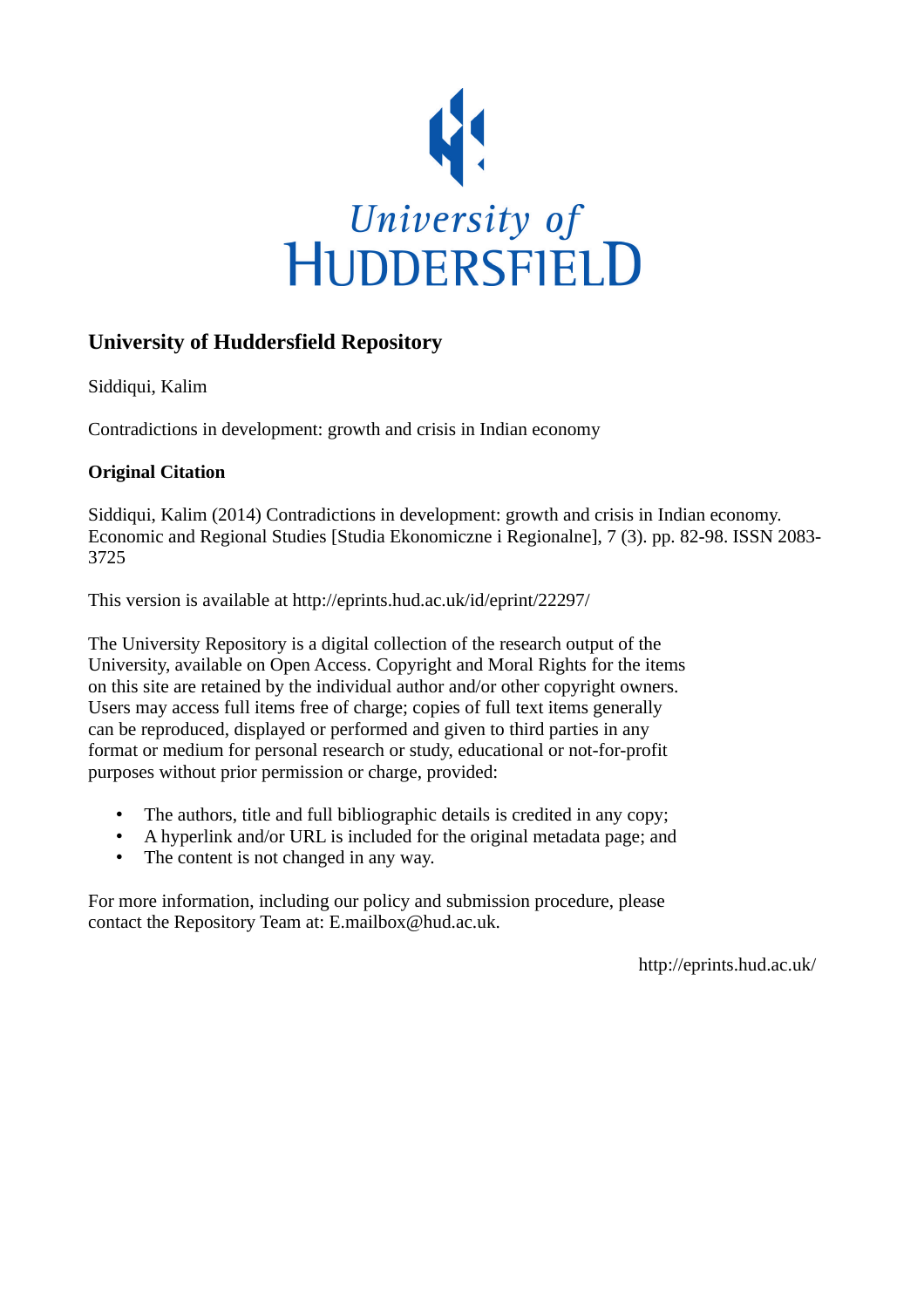

ECREG STUDIES **Economic and Regional Studies** Studia Ekonomiczne i Regionalne

ISSN 2083-3725 Volume 7, No. 3, 2014

www.ers.edu.pl



ORIGINAL ARTICLE ARTYKUŁ

# **CONTRADICTIONS IN DEVELOPMENT: GROWTH AND CRISIS IN INDIAN ECONOMY**

# **SPRZECZNOŚCI W KONTEKŚCIE ROZWOJU: WZROST I KRYZYS W INDYJSKIEJ GOSPODARCE**

# **Kalim Siddiqui\***

International Economics at the University of Huddersfield Międzynarodowe Stosunki Gospodarcze, Uniwersytet w Huddersfield

**Summary:** Since the pro-market reforms were launched, the Indian economy has grown from 5% in the 1980s to around 10% in 2011 before slowing down dramatically to less than half that rate in recent years. From launching of reforms until 2011, it did manifest some vivid and impressive signs of India moving towards high growth and increase in living conditions of its population. The purpose of this article is to access the likely effects of the reform measures on economic growth and poverty. Because the mainstream approach suggests that the reforms can be expected to increase economic growth and incomes. It seems that India's growth has been led by the services sector, which includes real estates, IT, telecommunications, and banking, which contributes nearly 50% to the GDP in 2012. Manufacturing, which experienced remarkable growth and transformation in the East Asian economies, had rather grown much slower. The agriculture sector, which still employs nearly two-third of the India's workforce, remains stagnant. The study suggests that education and health have been neglected in India and this will compromise productivity and growth.

**Key words**: Indian economy, neoliberal economic reforms, poverty and inequality

# **Introduction**

The aim of this study is to analyse the economic performance of the Indian economy and assess whether the scepticism of the neoliberal reforms launched three decades ago, is well founded in the face of experiences and economic logic.

Since early 1980s, India has been implementing economic reforms to liberalise economy by reducing state ownership and by greater reliance on trade, foreign capital flows and technology imports. It was suggested that these reforms would free the economy from government control and would move away from its earlier sluggish 'Hindu rate of growth' (Bhagwati, 2013).

**Streszczenie:** Od czasu gdy rozpoczęto reformy pro-rynkowe, indyjska gospodarka odnotowała wzrost od 5% w latach 80-tych XX wieku do 10% w 2011 roku, po czym gwałtownie zwolniła do poniżej połowy tego tempa w ostatnich latach. Od rozpoczęcia reform aż do 2011 roku, widoczne były wyraźne i imponujące oznaki podążania Indii w kierunku wysokiego wzrostu i podniesienia poziomu życia mieszkańców tego państwa. Celem niniejszego artykułu jest przeanalizowanie możliwych skutków i wpływu działań reformacyjnych na wzrost gospodarczy i ubóstwo. Najbardziej popularne podejście sugeruje, że można oczekiwać, iż reformy zwiększą wzrost gospodarczy i dochody. Wydaje się, że wzrost Indii był prowadzony przez sektor usług, który obejmuje telekomunikację, bankowość, IT oraz nieruchomości i który stanowił prawie 50% PKB w 2012 roku. Produkcja, która doświadczyła niezwykłego wzrostu i transformacji w gospodarkach Wschodniej Azji, wykazała znacznie niższy wzrost. Sektor rolnictwa, który cały czas zatrudnia prawie 2/3 siły roboczej Indii pozostaje w stagnacji. Niniejsze badanie sugeruje, że edukacja i służba zdrowia były zaniedbywane w Indiach i to zaszkodzi wzrostowi oraz produktywności.

**Słowa kluczowe**: indyjska gospodarka, neoliberalne reformy gospodarcze, ubóstwo i nierówność

# **Wstęp**

Celem niniejszego badania jest przeanalizowanie ekonomicznej wydajności indyjskiej gospodarki i ocena, czy sceptycyzm względem neoliberalnych reform rozpoczętych trzy dekady temu jest zasadny w obliczu doświadczeń i ekonomicznej logiki.

Od początku lat 80-tych XX wieku, Indie zaczęły wdrażać reformy gospodarcze w celu liberalizacji gospodarki poprzez zmniejszenie własności państwowej oraz większe opieranie się na handlu, przepływie kapitału zagranicznego i imporcie technologii. Zasugerowano, że niniejsze reformy uwolnią gospodarkę od kontroli rządu i w ten sposób dokona się odejścia od wcześniej-

*Address for correspondence: Dr. Kalim Siddiqui, International Economics at the University of Huddersϔield, Queensgate, Huddersϔield - HD1 3DH, United Kingdom; Phone: + 44 (0) 1484 – 473615; e-mail: k.u.siddiqui@hud.ac.uk; Full text PDF: www.ers.edu.pl; Open-access article. Copyright © Pope John Paul II State School of Higher Education in Biała Podlaska, Sidorska 95/97, 21-500 Biała Podlaska; Indexation: Index Copernicus Journal Master List ICV 2013: 6.48; Polish Ministry of Science and Higher Education 2013: 4 points.* 

<sup>1</sup> \* The author is grateful to Barry Pavier and two anonymous referees for helpful comments and suggestions on earlier version of this paper.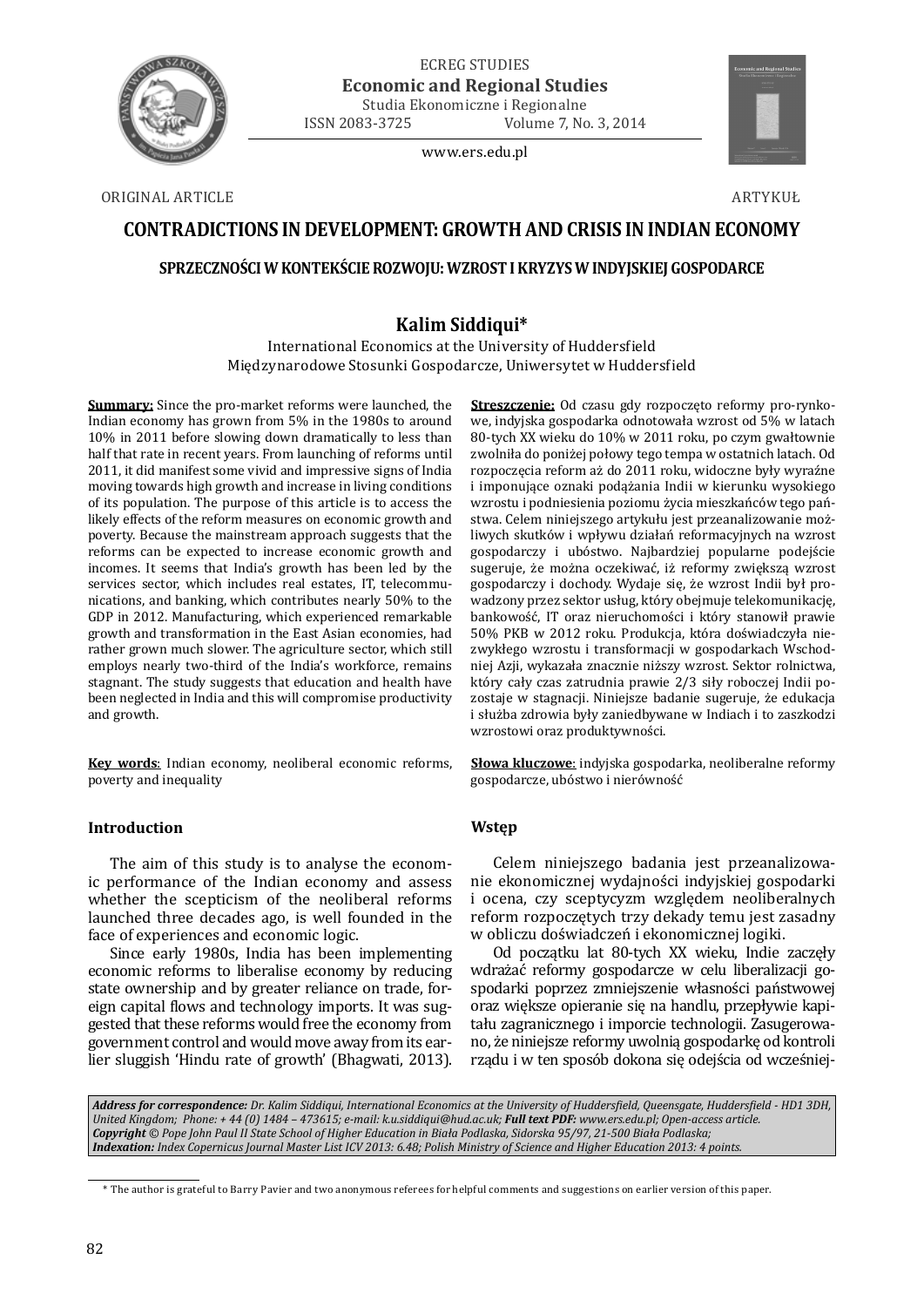Those in favour of the neoliberal reforms initiated in early 1980s argue that largely due to such policies India witnessed unprecedented growth rates. Growth was accompanied by improvements in living conditions and the proportion of people whose incomes are below the official poverty line declined from 45% in 1982 to 28% in 2005 (Bhagwati and Panagariya, 2013).

The neo-liberal economic reforms aimed to promote business-friendliness and to achieve higher growth rates, and new hopes were raised that India's poverty could be alleviated (World Bank, 1996). It is true that the economy has grown from 5% per annum in the 1980s to around 10% per annum in 2011. India has emerged successful in the export of services, which were US\$ 76.2 billion in 2007 and went up to US\$ 86 billion in 2011. Export of services included software, business services, financial services and communication. However, part of those profits is used as overseas investment to acquire foreign businesses. For instance, the acquisition of Jaguar and Land Rover in UK by Tata Motors, rather than investing domestically and to create jobs in an economy starved of investment. India's capitalists choose to invest globally where profits may be not higher but are strategically important.

India's growth rates began increasing at higher rates in the early 1980s and continued until 2011, which led optimists to speculate that it can emulate China's rapid growth performance and can even outshine China (Rodrik and Subramanian, 2004). However, in recent years concerns arose once it was obvious that growth rates could not be sustained: "Why the world's largest democracy apparently doing worse than the world's largest dictatorship?.., since there is precious little comfort in all the comparative indicators on the current performance of India and China...On growth, inflation, output per capita, unemployment, budget deficit, corruption – India is doing worse than China. The great catch-up predicted a few years ago has just not happened. On per capita GDP, for instance, India limps along US\$ 3,851 against China's US\$9,146. According to official figures for 2011, India's unemployment was more than double China's" (Ash, 2013). The World Bank notes that 45% of India's children under five are underweight and 25% of women remain illiterate (World Bank, 2006).

However, growth has slowed down in recent years and earlier optimism of taking over China and US seems to have disappeared. India's growth rate has now sunk from nearly 10% per annum 2010 to 5% per annum in 2012, slipping from the world's second-fastest-growing economy to tenth place. Other economic indicators are equally alarming: public borrowing has quadrupled in the past five years, the national deficit is growing, and inflation is high. The Economic Survey of 2013 presents a dismal picture of the economic performance particularly declining growth rates in agriculture and manufacturing sectors, along with higher inflation and widening current account deficit. The question arises what went wrong?

szego, powolnego "hinduskiego tempa wzrostu gospodarczego" (Bhagwati, 2013). Zwolennicy neoliberalnych reform, które Indie zaczęły wdrażać na początku lat 80 tych XX wieku argumentują, iż to w dużej mierze z powodu tych reform Indie doświadczyły bezprecedensowego tempa wzrostu gospodarczego. Niniejszemu wzrostowi towarzyszyła poprawa warunków życia i procent populacji, których dochody znajdują się poniżej oficjalnego progu ubóstwa zmniejszył się z 45% w 1982 roku do 28% w 2005 roku (Bhagwati i Panagariya, 2013).

Neoliberalne reformy gospodarcze miały na celu promowanie przyjaznego nastawienia do biznesu oraz osiągnięcie wyższego tempa wzrostu gospodarczego i wraz z nimi pojawiły się nowe nadzieje, że stopień ubóstwa w Indiach może zostać zmniejszony (World Bank, 1996). Faktem jest, że tempo wzrostu gospodarki zwiększyło się z 5% w skali roku w latach 80-tych do ok. 10% rocznie w 2011 roku. Indie z powodzeniem poprawiły swój eksport usług, które wyniosły 76.2 mld USD w 2007 roku i wzrosły do 86 mld USD w 2011 roku. Eksport usług obejmował oprogramowanie, usługi biznesowe, usługi finansowe oraz komunikację. Jednakże, część z tych zysków jest wykorzystywana w kontekście zagranicznych inwestycji do nabycia zagranicznych biznesów. Dobrym przykładem jest zakup firm Jaguar oraz Land Rover w Wielkiej Brytanii przez Tata Motors, zamiast zainwestowania środków w kraju i stworzenia miejsc pracy w gospodarce, której brakuje inwestycji. Indyjscy kapitaliści wybrali inwestowanie globalne, gdzie zyski nie muszą być wcale wyższe, ale które są strategicznie istotniejsze.

Indyjskie tempo wzrostu gospodarczego poprawiło się na początku lat 80-tych XX wieku i niniejszy trend trwał do 2011 roku, co spowodowało, iż optymiści zaczęli spekulować, że Indie mogą doświadczyć takiego samego gwałtownego wzrostu gospodarczego co Chiny lub nawet przyćmić Chiny (Rodrik i Subramanian, 2004). Jednakże, w ostatnich latach pojawiły się obawy, gdy stało się jasne, że szybkie tempo wzrostu gospodarczego nie może zostać utrzymane: "Dlaczego największej demokracji świata idzie gorzej niż największej dyktaturze świata? …biorąc pod uwagę fakt, że Indie nie wypadają najlepiej w kontekście wszystkich wskaźników porównawczych obecnej wydajności Indii i Chin… Pod kątem wzrostu, inflacji, produkcji per capita, bezrobocia, deficytu budżetowego i korupcji – Indie wypadają gorzej niż Chiny. Wielkie nadrobienie zaległości przewidziane klika lat temu nie nastąpiło. Np. w kontekście PKB per capita Indie ze swoimi 3,851 USD są zdecydowanie gorsze w porównaniu do chińskiego 9,146 USD. Według oficjalnych danych dotyczących 2011 roku, bezrobocie w Indiach było ponad dwukrotnie wyższe, niż w Chinach" (Ash, 2013). Według informacji Banku Światowego 45% indyjskich dzieci poniżej piątego roku życia ma niedowagę, a 25% kobiet to analfabetki (World Bank, 2006).

Jednakże, tempo wzrostu gospodarczego zwolniło w ostatnich latach i wcześniejszy optymizm dotyczący prześcignięcia Chin i USA zniknął. Tempo wzrostu Indii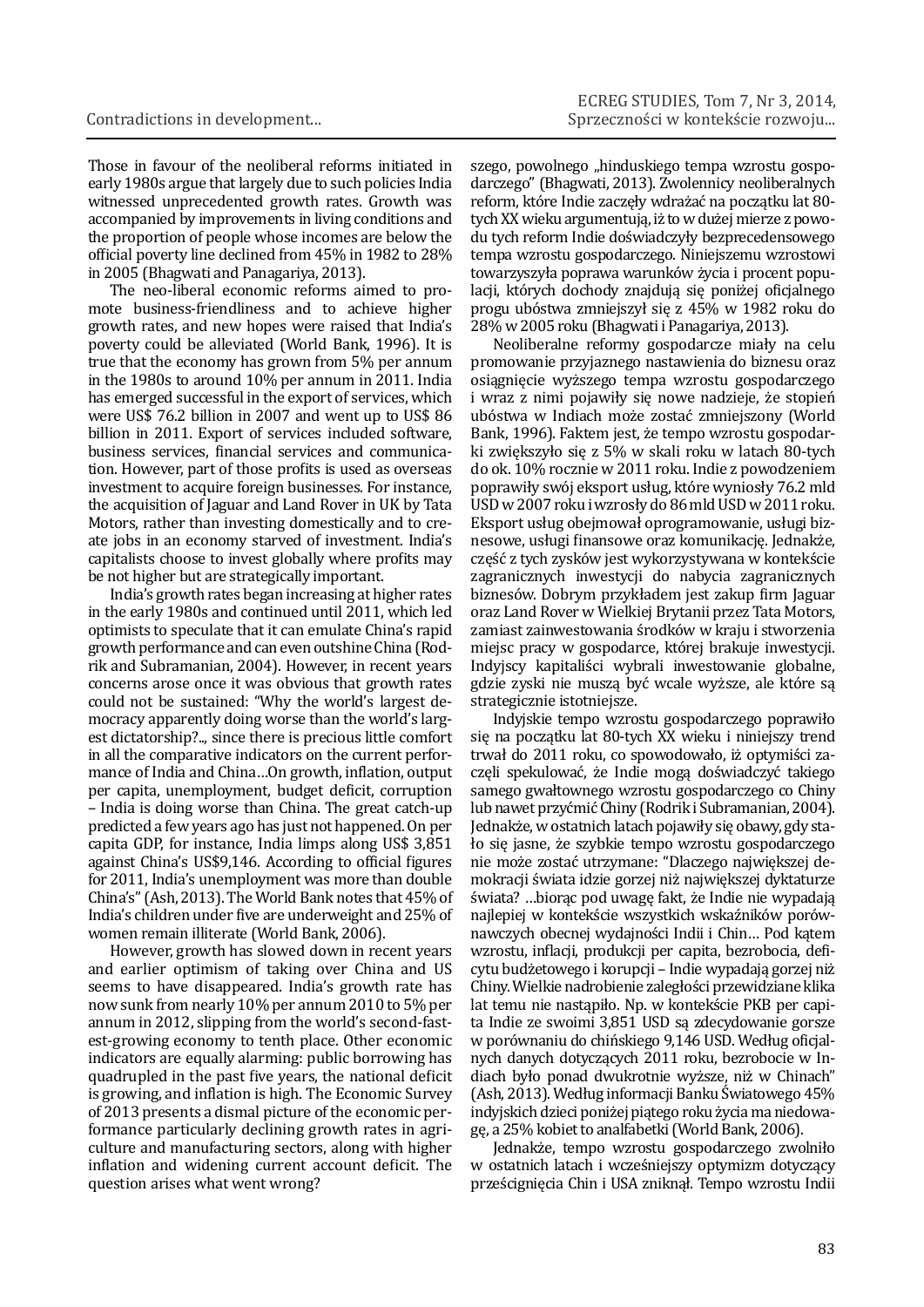Since 2011 growth is slowing down dramatically to less than half that rate of previous years. From the launching of reforms until 2011, they did manifest some vivid and impressive signs of India moving towards greater consumer capitalism. Consumer demand was boosted by the availability of cheap credits and imported brands goods finally became accessible to the rich who were long starved of them by an inward looking economic regime that substituted Indian products for imports (Siddiqui, 2010; Kohli, 2012).

It appears that the decline in growth rates is not mainly due to the global recession and also not due to "inadequacy" of economic reforms. India's growth has been led by the services sector, which includes real estates, IT, telecommunications, and banking and contributes nearly 50% to the GDP in 2013. Manufacturing, which experienced a remarkable growth and transformation of the East Asian economies, had rather grown much slower in India (Siddiqui, 2011). The agriculture sector, which still employs nearly two-third of the India's workforce, remains stagnant. We find a small percentage of well-educated workforce enjoys rising wages, while there has been hardly any noticeable improvements in real wages and productivity for people trapped in the bottom half of the dual economy: agriculture and the so-called informal sector, which provides livelihoods for twothird of the India's workforce (Binswanger-Mkhize, 2013; Byres, 1994).

Recently India witnessed a ballooning of current account deficits. India's current account deficit rose from US\$ 2.5 billion (0.4% of the GDP) in 2004-05 to a very high figure US\$ 87.8 billion (4.8% of GDP) in 2012-13. This increase was due to the rapid increase of the deficit of merchandise trade, which grew from US\$ 33.7 billion in 2004-05 to US\$ 191.7 billion in 2012-13. This dramatic growth of imports was partly due to gold and petroleum products. Government policy responses consist of measures to attract foreign capital to finance growing current account deficit (Siddiqui, 2014). It is also said that government cannot do much to bring down the deficit in merchandise trade. It is claimed that the growth of current account deficit is due to on-going global economic crisis. Others argue that the reversal of capital flows due to a tightening of monetary policy in US, which led to decline of inflow of foreign capital, while at the same time capital outflow increased (Ghose, 2013; Binswanger-Mkhize, 2013).

The mainstream economists argue that slow growth rates between 1950 and 1980, could be too small to provide much help to the poor via redistribution. Therefore, according to them, every step must be taken to assist and achieve higher growth rates. They believe that GDP growth is sufficient to remove poverty (Ahluwalia, 2002). This proposition seems very logical. However, if we suppose this is true then in India why after the last three decades

zwolniło z ok. 10% w 2010 roku do 5% w 2012 roku, spadając z drugiego miejsca listy najszybciej rosnących gospodarek świata na dziesiąte miejsce. Inne ekonomiczne wskaźniki są równie alarmujące: zadłużenie publiczne wzrosło czterokrotnie w ostatnich 5 latach, deficyt krajowy rośnie, a inflacja jest wysoka. Ekonomiczne badanie z 2013 roku przedstawia ponury obraz wydajności gospodarczej, w szczególności malejące tempo wzrostu w sektorze rolnictwa i sektorze produkcyjnym, wraz z wyższą inflacją i narastaniem deficytu rachunku bieżącego. Nasuwa się pytanie, co poszło nie tak?

Od 2011 roku wzrost gospodarczy spowolnił gwałtownie do wartości mniejszej niż połowa tempa z poprzednich lat. Od czasu rozpoczęcia reform do 2011 roku, Indie wykazywały wyraźne oraz imponujące oznaki obrania kierunku ku zwiększonemu kapitalizmowi konsumpcyjnemu. Popyt konsumpcyjny został pobudzony przez dostępność tanich kredytów i towarów importowanych marek, które wreszcie stały się dostępne dla bogatych, którzy długo byli ich pozbawieni przez wewnętrznie zorientowany reżim gospodarczy, który podstawiał produkty indyjskie za importowane (Siddiqui, 2010; Kohli, 2012).

Wydaje się, że spowolnienie wzrostu gospodarczego Indii nie zostało głównie spowodowane światową recesja, ani "nieadekwatnością" reform gospodarczych. Wzrost gospodarczy Indii był prowadzony przez sektor usług, który obejmuje telekomunikację, IT, nieruchomości oraz bankowość i który stanowił prawie 50% PKB w 2013 roku. Produkcja, która doświadczyła niezwykłego wzrostu i transformacji w innych gospodarkach Wschodniej Azji, wykazała znacznie niższy wzrost w Indiach (Siddiqui, 2011). Sektor rolnictwa, który cały czas zatrudnia prawie 2/3 siły roboczej Indii pozostaje w stagnacji. Niewielki procent dobrze wykształconej siły roboczej cieszy się rosnącymi płacami, podczas gdy nie było prawie żadnej zauważalnej poprawy w realnych płacach i wydajności ludności znajdującej się w dolnej połowie dwuczęściowej gospodarki: w rolnictwie i tak zwanym sektorze nieformalnym, które zapewniają źródło utrzymania dla dwóch trzecich siły roboczej Indii (Binswanger-Mkhize, 2013; Byres, 1994).

Ostatnio Indie doświadczyły nadmuchania deficytu rachunku bieżącego. Deficyt rachunku bieżącego Indii urósł z 2.5 mld USD (0.4% PKB) w 2004-05 r. do bardzo wysokiej kwoty 87.8 mld USD (4.8% PKB) w 2012- 13 r. Niniejszy wzrost był spowodowany gwałtownym zwiększeniem się deficytu w handlu towarami, który urósł z US\$ 33.7 mld USD w 2004-05 r. do 191.7 mld USD w 2012-13 r. Ten gwałtowny wzrost importu był częściowo spowodowany złotem i produktami naftowymi. Polityczna reakcja rządu obejmuje podjęcie działań mających na celu przyciągnięcie zagranicznego kapitału, aby sfinansować rosnący deficyt rachunku bieżącego (Siddiqui, 2014). Mówi się również, że rząd nie może zrobić wiele, aby obniżyć deficyt w handlu towarami. Niektórzy twierdzą, że wzrost deficytu rachunku bieżącego wynika z trwającego światowego kryzy-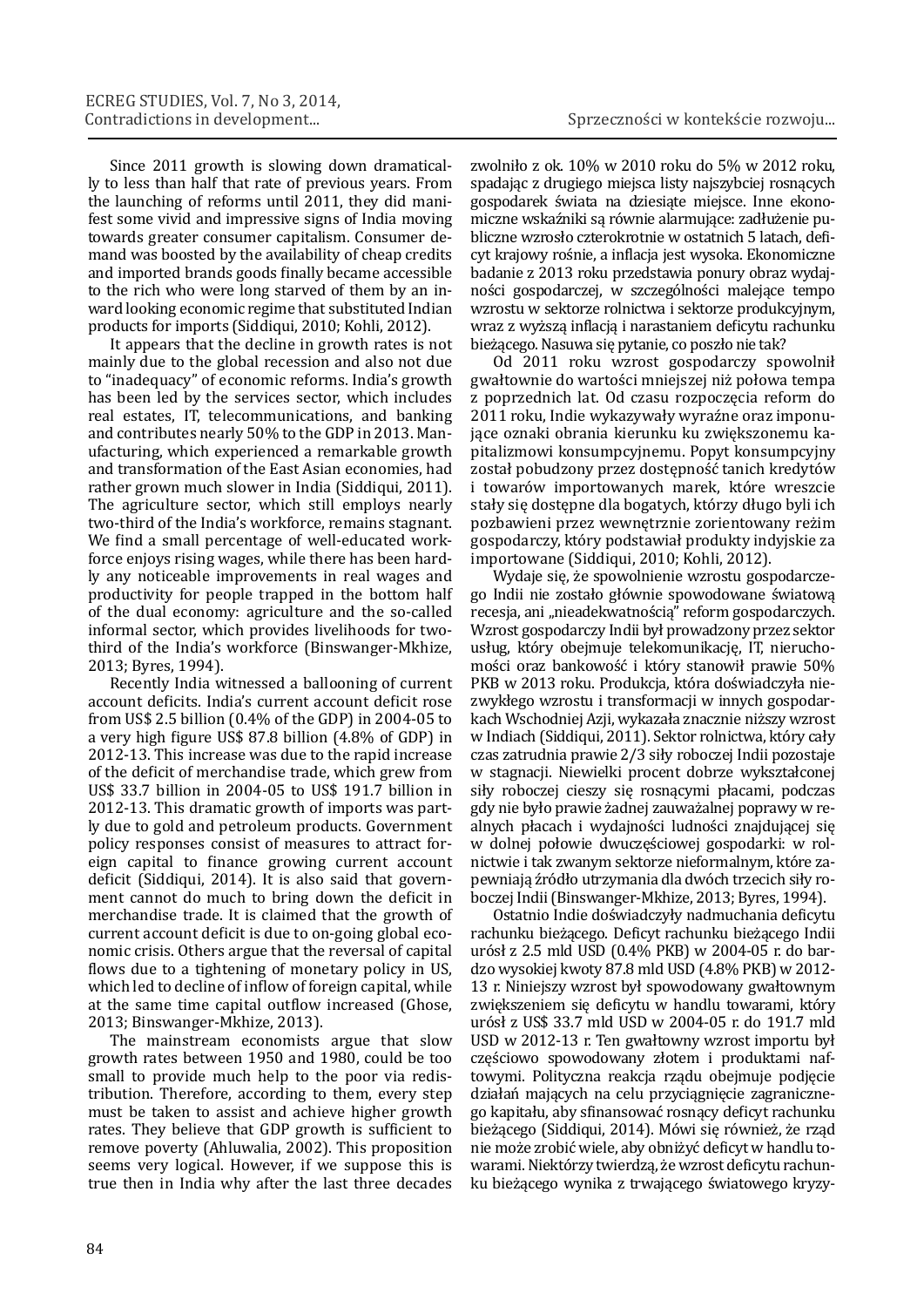of higher growth has accompanied with worsening income distribution and persistence of high poverty. Between 2004-05 and 2009-10, the National Sample Survey (NSS) organisation carried out large surveys on employment of the period when GDP grew at 8.7% per annum, which was quite remarkable. However, employment creation was abysmal of less than 1% per annum.

Despite three decades of rapid growth, chronic malnutrition is widespread among India's population. Though there is a reduction in the number of people living below poverty lines (as officially defined). The Tendulkar Committee has changed the official definition of poverty and moved away to defining official poverty line in calorie terms, as in the past the estimation was based on per capita consumer expenditures. However, it has still not reduced nutritional deficiency proportionately and still malnutrition persists, especially among children and females. As Deaton and Dreze note, "overall levels of child under-nutrition in India (including not only sever but also "moderate" undernurishment are still very high both in absolute terms as well as relative to other countries. Even today close to half of all Indian children are underweight and about half suffer from anaemia. These are appalling figures, which places India among the most "undernourished" countries in the world…In particular, child undernourishment is much higher in south Asia (48.5% underweight in 1991) than in sub-Saharan Africa (29.6% underweight in 2005)" (Deaton and Dreze, 2009:50).

The neglect of the social sector is very visible both in pre and post reform periods and here the market failed to resolve this problem and long-term investments in education and public health were needed. But in these primary tasks, the government failed miserably. As Dreze and Sen has called, "the elitist character of Indian society and politics. Every year, more children die in India than anywhere else in the world: 1.7 million children under the age of five. largely from easily preventable illnesses such as diarrhea. Of those who do survive until the age of five. 48% are stunted as a result of a lack of nutrients: child malnutrition in India is higher than in Eritrea. Likewise, the most basic health measure that any government can provide for its people is to immunize very young children but, in India, only 43.5% of children are completely immunized, compared to 73.1% (Dreze and Sen, 2013).

Other emerging economies, such as Chinese government spends 2.7% of its GDP on health care, while India allocates only 1.2%. Dreze and Sen (2013) argue that if India fails to improve in social sectors this would depress living standards and will drag on long term growth. Also wages in the manufacturing sector in China have grown by 12% since 2000, compared with 2.5% in India, and moreover, 90% of Indians still work in what is referred to as "the informal secsu gospodarczego. Inni argumentują, że odwrócenie przepływu kapitału jest spowodowane zaostrzeniem polityki monetarnej w USA, co doprowadziło do spadku w napływie zagranicznego kapitału, podczas gdy w tym samym czasie zwiększył się odpływ kapitału (Ghose, 2013; Binswanger-Mkhize, 2013).

Ekonomiści głównego nurtu twierdzą, że powolne tempo wzrostu gospodarczego między 1950 r. i 1980 r. było zbyt małe, aby zapewnić adekwatną pomoc ubogim poprzez redystrybucję. Dlatego też, według nich, należy podjąć wszelkie kroki, aby pomóc i osiągnąć lepsze tempo wzrostu gospodarczego. Wierzą oni, że wzrost PKB wystarczy do wyeliminowania ubóstwa (Ahluwalia, 2002). Niniejsza propozycja wydaje się być bardzo logiczna. Jednakże, jeżeli założymy, że to prawda, to dlaczego w Indiach ostatnim trzem dekadom wyższego tempa wzrostu gospodarczego towarzyszyło pogorszenie dystrybucji dochodów i utrzymywanie się wysokiego stopnia ubóstwa. Pomiędzy 2004-05 r. i 2009-10 r. organizacia National Sample Survey (NSS) przeprowadziła duże badania dotyczące zatrudnienia w okresie gdy PKB rosło 8.7% w skali roku, co było dość niezwykłe. Niemniej jednak, tworzenie miejsc pracy było znikome i wynosiło mniej niż 1% w skali roku.

Pomimo trzech dekad szybkiego wzrostu, przewlekłe niedożywienie jest powszechne wśród ludności Indii. Z drugiej strony zanotowano spadek ilości ludzi żyjących poniżej granicy ubóstwa (zgodnie z oficjalną definicją). Komitet Tendulkar zmienił oficjalną definicję ubóstwa i wprowadził określanie oficjalnej granicy ubóstwa w kategoriach kalorii, podczas gdy w przeszłości było to określane na bazie wydatków konsumpcyjnych per capita. Jednakże, nadal nie zredukowało to proporcjonalnie niedoborów żywieniowych i niedożywienie wciąż występuje, zwłaszcza wśród dzieci i kobiet. Zgodnie z tym, co zauważyli Deaton i Dreze "ogólny poziom niedożywienia dzieci w Indiach (obejmujący nie tylko poważne przypadki, lecz także "umiarkowane" niedożywienie) jest nadal bardzo wysoki zarówno w kategoriach bezwzględnych, jak i także w odniesieniu do innych państw. Nawet na dzień dzisiejszy, blisko połowa wszystkich indyjskich dzieci ma niedowagę i około połowa cierpi na anemię. Te przerażające wartości liczbowe czynią Indie jednym z najbardziej "niedożywionych" państw świata… W szczególności, że w porównawczym zestawieniu, niedożywienie dzieci jest znacznie wyższe w Południowej Azji (48.5% z niedowagą w 1991r.), niż w subsaharyjskiej Afryce (29.6% z niedowagą w 2005r.)" (Deaton i Dreze, 2009:50).

Zaniedbanie sektora socjalnego jest bardzo widoczne zarówno w okresie przed reformami, jak i w okresie po reformach i tutaj rynkowi nie udało się rozwiązać niniejszego problemu - potrzebne były długoterminowe inwestycje w edukację oraz zdrowie publiczne, lecz w tych głównych zadaniach rząd całkowicie zawiódł. Zgodnie z tym, co Dreze i Sen określili jako "elitarystyczny charakter indyjskiego społeczeństwa i polityki. Każdego roku więcej dzieci umiera w Indiach, niż gdzie-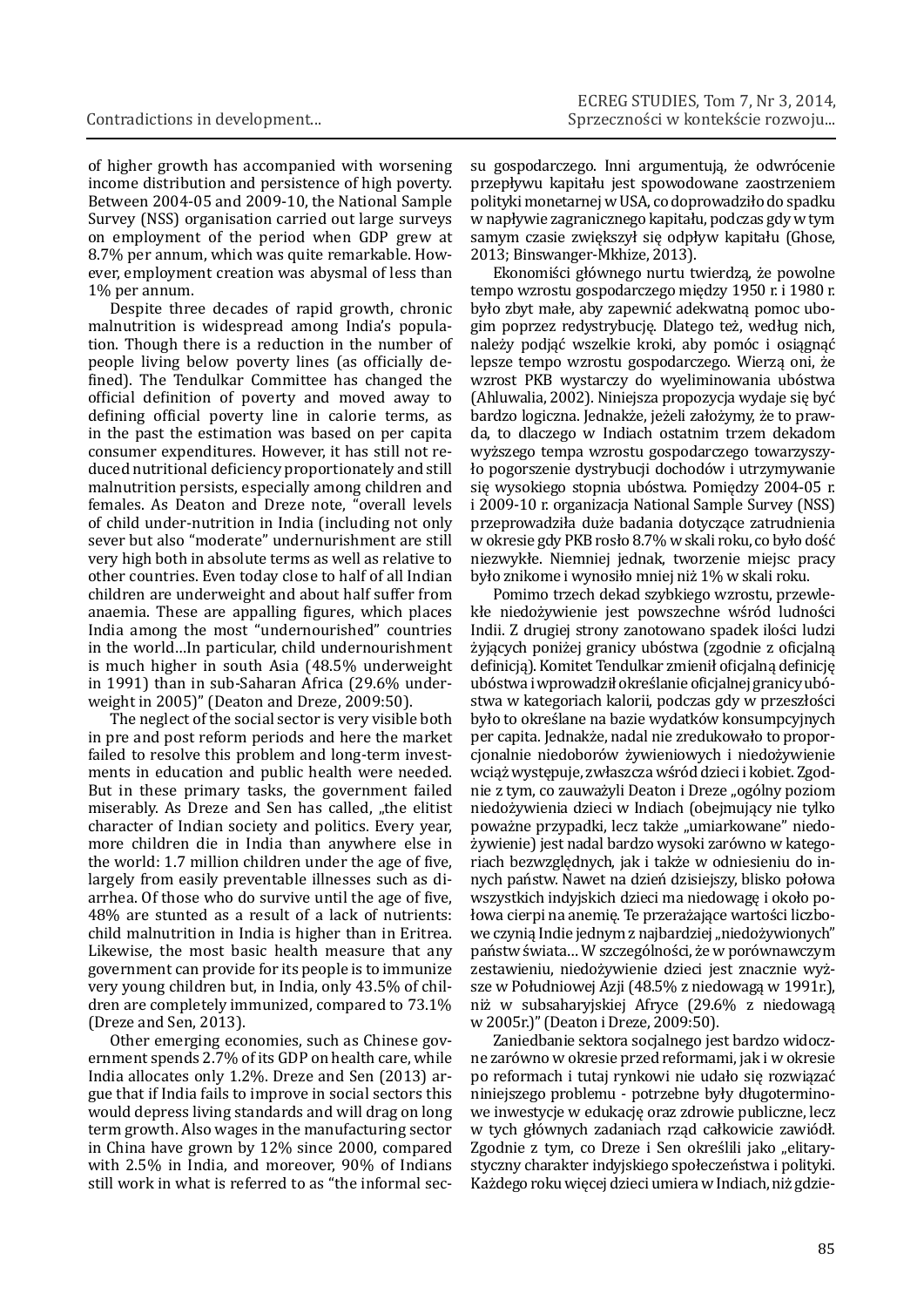tor". It seems that India has failed to learn from the examples of East Asian countries, where the rapid expansion of human capability was considered an important goal in achieving rapid economic development. Japan pioneered that approach, starting after the Meiji restoration in 1868, when the country's political will backed by increased government spending to achieve a fully literate population within a few decades (Stiglitz, 1996).

However, compared to the pre-independence period, the economy has done made some major strides. For instance, in the period 1901 to 1947, India's GDP grew at 0.9% per annum and per capita GDP by only 0.1% (Siddiqui, 2009). During the colonial rule (1757-1947) life expectancy in India was only 39 years in 1946 as against 66 in 2012. Similarly, infant mortality rate (per 1,000 live births) came down from 180 to 44 (Dreze and Sen, 2013). In short, the economic growth rate of the Indian economy was dismal and its economy was insignificant in the world both in terms of global GDP and in the production of industrial goods. GDP growth rates were an average then 0.9% and per capita income grew only at 0.1% per annum. Globally India was regarded as a marginal country with the occurrence of famine and existence of mass poverty and illiteracy (Dreze and Sen, 2013).

# **Development Strategy – in the past and present**

In order to fully understand economic base of the country, it will be useful to briefly examine the pre-independence economic structure. India has made more remarkable economic progress than it did in the past two hundred years in the matter of economic growth. In the period of 1901 to 1947, India's GDP grew at 0.9% per annum and per capita GDP by only 0.1% (Siddiqui, kolwiek indziej na świecie: 1.7 miliona dzieci poniżej piątego roku życia umiera z powodu chorób, którym łatwo można zapobiec np. z powodu biegunki. Z tych dzieci, które przetrwały do piątego roku życia, 48% jest opóźnionych w rozwoju z powodu braku składników odżywczych: niedożywienie dzieci w Indiach jest wyższe, niż np. w Erytrei. Podobnie, najbardziej podstawowym środkiem zdrowotnym jaki jakikolwiek rząd może zapewnić swoim ludziom jest immunizacja bardzo młodych dzieci, lecz w Indiach tylko 43.5% dzieci jest w pełni szczepionych, w porównaniu do 73.1% w Bangladeszu (Dreze and Sen, 2013).

Inne wschodzące gospodarki np. Chiny przeznaczają 2.7% swojego PKB na ochronę zdrowie, podczas gdy Indie przeznaczają na ten cel tylko 1.2% PKB. Dreze i Sen (2013) argumentują, że jeżeli Indie nie poprawią funkcjonowania sektora socjalnego to obniży to warunki życia i zahamuje długoterminowy rozwój. Również wynagrodzenia w sektorze produkcji w Chinach wzrosły o 12% od 2000 roku w porównaniu do 2.5% w Indiach, a ponad 90% Hindusów nadal pracuje w "nieformalnym sektorze". Wydaje się, że Indie nie wzięły przykładu z innych państw Wschodniej Azji, gdzie szybka ekspansja ludzkich możliwości była uważany za ważny cel w osiągnięciu szybkiego rozwoju gospodarczego. Japonia była pionierem tego podejścia, poczynając od działań po Restauracji Meiji w 1868 roku, gdy polityczna wola kraju została wsparta przez wzrost wydatków rządowych na osiągnięcie w pełni piśmiennej populacji w ciągu kilku dekad (Stiglitz, 1996).

Jednakże, w porównaniu do okresu sprzed niepodległości, indyjska gospodarka zrobiła kilka dużych kroków naprzód. Na przykład, w okresie od 1901r. do 1947r. Indyjskie PKB rosło 0.9% w skali roku, a PKB per capita tylko o 0.1% (Siddiqui, 2009). W trakcie rządów kolonialnych (1757r.-1947r.) średnia długość życia w Indiach była niższa i wynosiła tylko 39 lat w 1946 r., w porównaniu do 66 lat w 2012 r. Podobnie, śmiertelność niemowląt (na 1000 żywych urodzeń) spadła z wartości 180 do 44. (Dreze i Sen, 2013). W skrócie, tempo wzrostu gospodarczego w Indiach było fatalne, a indyjska gospodarka była nieistotna w skali światowej zarówno w kategorii globalnego PKB, jak i w kategorii produkcji wyrobów przemysłowych. Tempo wzrostu PKB wynosiło wtedy średnio 0.9%, a dochód per capita rósł tylko 0.1% w skali roku. W kontekście globalnym Indie uważano za marginalne państwo, w którym panuje głód, masowe ubóstwo i analfabetyzm (Dreze and Sen, 2013).

### **Strategia Rozwoju – w przeszłości i obecnie**

W celu pełnego zrozumienia podstaw gospodarczych tego państwa, przydatna będzie krótka analiza struktury ekonomicznej sprzed niepodległości. Ostatnio Indie dokonały najbardziej niezwykłego postępu gospodarczego od dwustu lat. W okresie od 1901r. do 1947r. PKB Indii rosło 0.9% w skali roku, a PKB per capita wzrastało tylko o 0.1% (Siddiqui, 2009). Podczas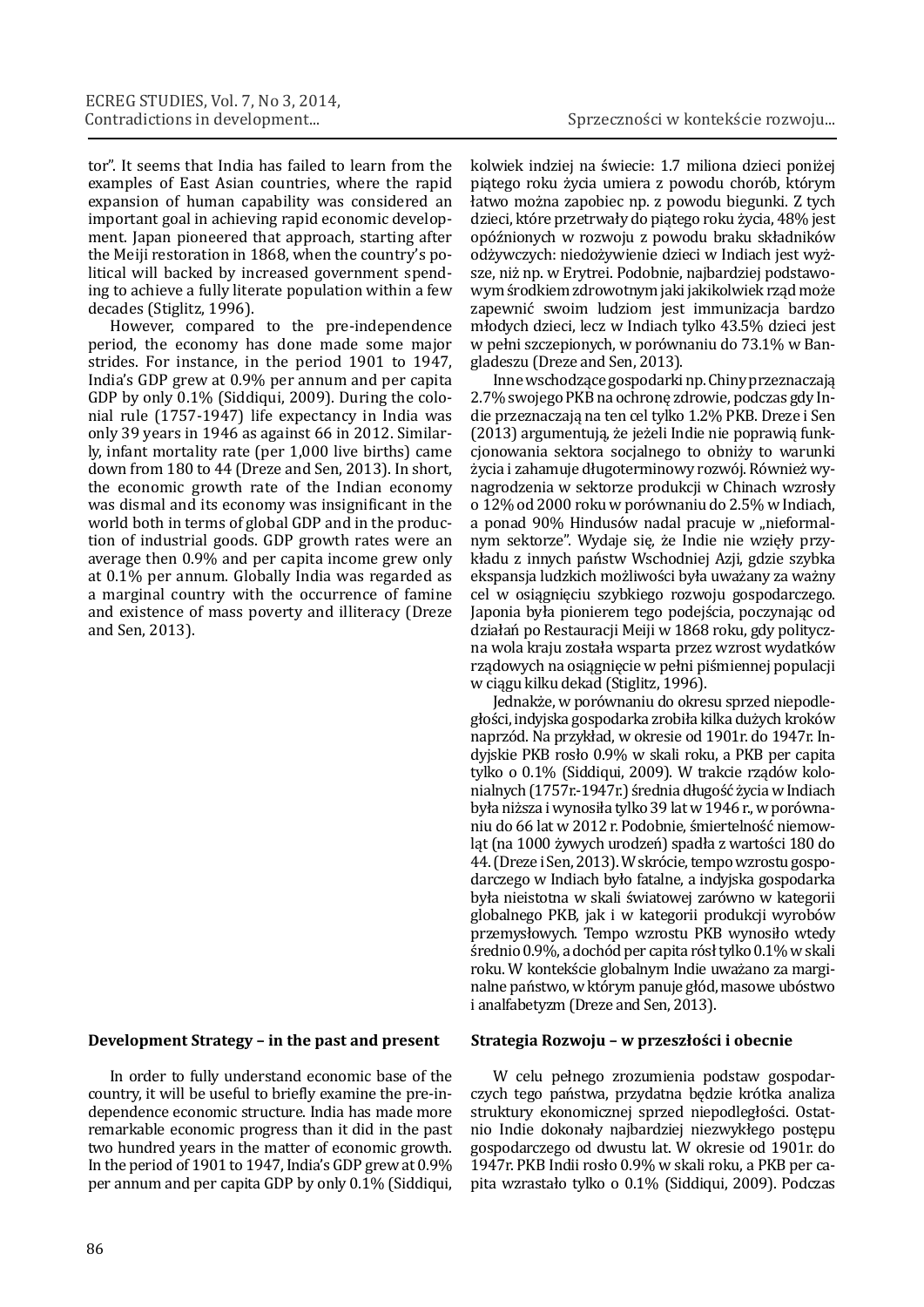2009). During colonial rule (1757-1947), the Indian economy was marginalised and transformed into a source of raw materials, agricultural commodities and minerals for the burgeoning factories in England, and a market for British finished products. This was specially witnessed in the textile sector, as India was transformed into the exporter of raw materials and importer of finished products. Colonial rule had damaged Indian economy, with an unproductive agricultural a weak industrial base, and extremely low levels of literacy (27% for men, 9% for women) in 1947 (Bagchi, 2000). Large tracts of land were converted into the production of cash crops such as tea, indigo, coffee, and the poppy to produce opium (Siddiqui, 1990). As a result, India did emerge in the first half of the  $20<sup>th</sup>$  century with one of the lowest per capita incomes, highest rates of poverty and malnutrition in the world. As Brown describes, "Britain's Indian empire, where cotton and jute, coir and timber, tea and tropical fruits were grown for export, often at the expense of food crops for the people. India became the jewel in the imperial diamond, offered the largest market for Britain's manufactures and largest source of raw materials, but also a steady supply of tribute in gold and silver and of soldiers for the imperial army" (Brown, 1993:17).

However, after independence in 1947, India launched a very ambitious development strategy based on import-substitution industrialisation. Prime Minister Jawaharlal Nehru adopted economic policies, which were said to be influenced by the ideas of Raul Prebisch, Ragnar Nurske, and Michael Kalecki (Prebisch, 1950; Das, 2011). The government took various measures to boost the growth and as a result, between 1950 and 1980 the GDP growth rate rose to 3.5% per annum and per capita GDP growth was 1.2% for the same period. From an extremely low level, the Indian economy has experienced a modest improvement in living conditions such as eliminating famines, achieving self-sufficiency in food production and some improvement in social development.

The industrial growth picked up in 1950s due to import-substitution industrialization, but until the late 1960s this sector experienced slow growth and stagnation. Some critiques argue that the stagnation in industrial sector was due to slow growth in agriculture sector, while others blame the unequal income distribution and cuts in government spending (Dutt and Mohan, 1996).

During the period 1950-1980, economic growth in India was slow, but no worse than the performance of most of other developing countries. Prior to 1980s Indian economy was characterised by slow growth, accompanied by high rate of population growth implied a very small rate of growth of per capita GDP. India's growth performance was much less satisfactory compared to the East Asian economies during the same period. Some argued that this was because of slow growth of domestic markets which was largely due to slow

rządów kolonialnych (1757r.-1947r.), indyjska gospodarka była marginalizowana i została przekształcona w źródło surowców, towarów rolnych i minerałów dla rozkwitających fabryk w Anglii oraz była rynkiem dla brytyjskich produktów gotowych. Szczególnie wyraźnie uwydatniało się to w sektorze włókienniczym, gdy Indie zostały przekształcone w eksportera surowców oraz importera produktów gotowych. Kolonialne rządy uszkodziły indyjską gospodarkę, z mało produktywnym rolnictwem, słabą bazą przemysłową i niezwykle niskim poziomem alfabetyzacji (27% mężczyzn, 9% kobiet) w 1947 r. (Bagchi, 2000). Duże obszary ziemi zostały przekształcone do hodowli herbaty, indygowca, kawy i maku do produkcji opium (Siddiqui, 1990). W rezultacie powyższego, Indie wkroczyły w pierwszą połowę XX wieku z jedną z najniższych wartości dochodów per capita oraz najwyższymi wskaźnikami ubóstwa i niedożywienia na świecie. Jak opisał to Brown "indyjskie imperium pod rządami Wielkiej Brytanii było miejscem gdzie bawełna, juta, włókna kokosowe, drewno, herbata i tropikalne owoce były hodowane na eksport, często kosztem upraw spożywczych dla ludzi. Indie stały się klejnotem w imperialnej koronie, oferując największy rynek dla brytyjskich producentów i największe źródło surowców, a także stały dopływ złota i srebra oraz żołnierzy dla imperialnej armii" (Brown, 1993:17).

Jednakże, po uzyskaniu niepodległości w 1947 roku, Indie rozpoczęły bardzo ambitną strategię rozwoju opartą na industrializacji poprzez substytucje importu. Premier Jawaharlal Nehru przyjął politykę gospodarczą, o której mówiło się, że wynika z koncepcji Raula Prebischa, Ragnara Nurske, Michaela Kaleckiego (Prebisch, 1950; Das, 2011). Rząd podjął szereg działań mających na celu przyspieszenie wzrostu gospodarczego i w rezultacie pomiędzy 1950 r. oraz 1980 r. tempo wzrostu PKB urosło do 3.5% w skali roku, a wzrost PKB per capita wynosił 1.2% dla tego samego okresu. Z wyjątkowo niskiego poziomu, indyjska gospodarka doświadczyła drobnej poprawy warunków życia, takich jak wyeliminowanie głodu, osiągnięcie samowystarczalności w kontekście produkcji żywności oraz pewną poprawę w rozwoju społecznym.

Wzrost przemysłowy poprawił się w latach 50 tych XX wieku z powodu industrializacji poprzez substytucje importu, lecz do końca lat 60-tych XX wieku niniejszy sektor doświadczał powolnego wzrostu i stagnacji. Niektórzy krytycy twierdza, że stagnacja w sektorze przemysłowym wynikała z wolnego wzrostu w sektorze rolnictwa, podczas gdy inni winią nierówny podział dochodów i cięcia w wydatkach rządowych (Dutt i Mohan, 1996).

W okresie 1950-1980 r. wzrost gospodarczy w Indiach był powolny, lecz nie gorszy niż wyniki w większości innych rozwijających się państw. Przed latami 80 tymi indyjską gospodarkę charakteryzował powolny wzrost, któremu towarzyszył wysoki wskaźnik wzrostu liczby ludności, co było jednoznaczne z bardzo małym wskaźnikiem wzrostu PKB per capita. Efektywność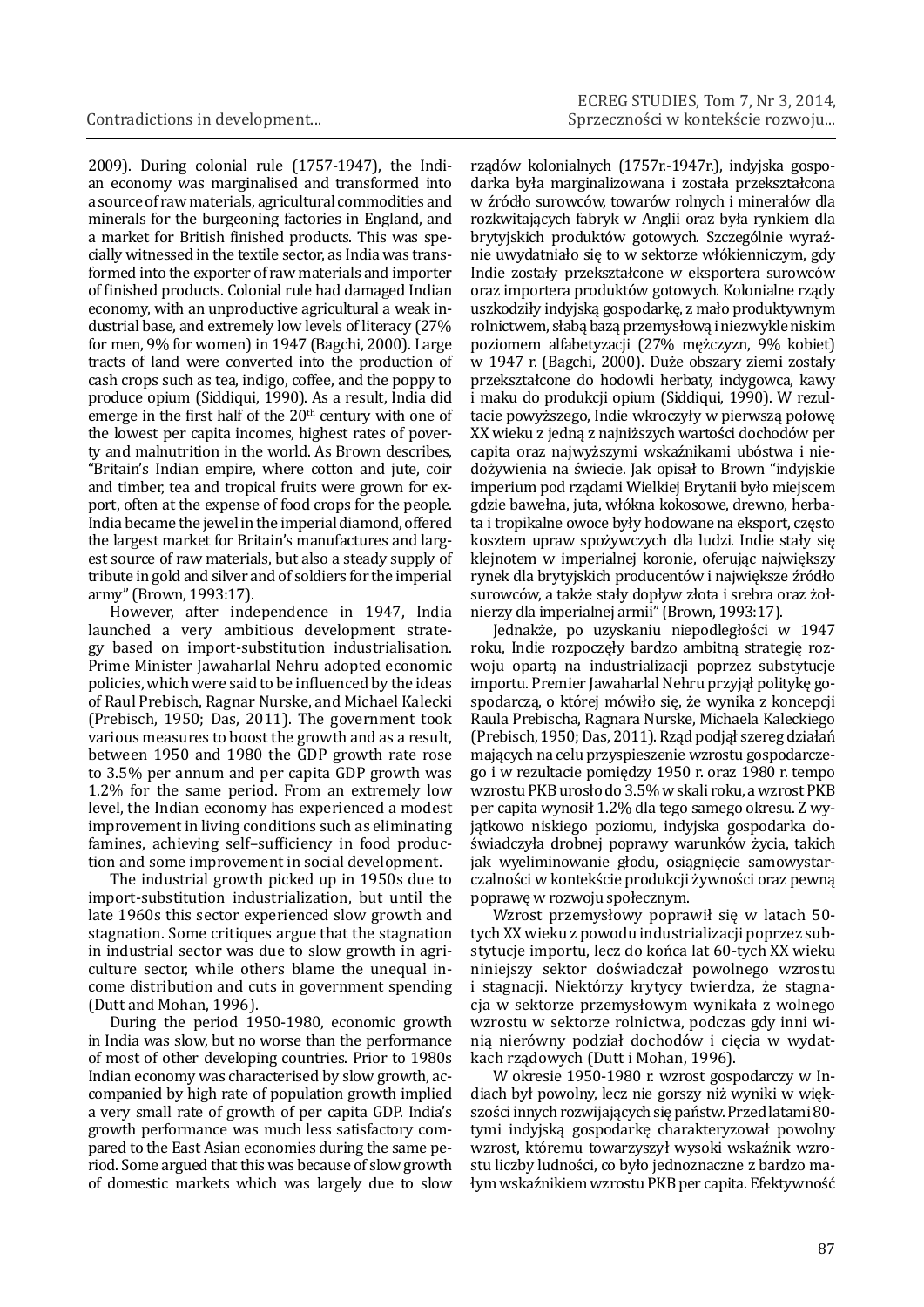growth in real wages and slow growth in agricultural productivity (Dutt and Mohan, 1996). Therefore, agriculture development depending on public investment came to a dead end, along with the deepening crisis and an increased offensive by the international financial institutions. An analysis of the India's growth divides into two periods namely, 1947 to the 1980 and 1980s to the present. Prior to 1980, India's development was driven by an 'import substitution' strategy. It aimed to promote domestic heavy industries led by the public sector, but private sector's contribution was also seen as an important part of this polices (Das, 2011).

The growth rate has picked up in 1980s and it was average 5.2% from 1981 to 1991 per annum, 5.9% from 1991 to 2001 and 7.6% from 2001 to 2011. The GDP per capita grew at 3%, 4%, and 6% respectively for the corresponding years. The rate of growth of per capita GDP in 2001 to 2011 was 60 times the rate under colonial rule. Agriculture witnessed an increase in growth during the 1980s i.e. 3.4%, labour productivity at 2.3% and total factor productivity (TFP) 2% per annum. Key economic indicators between 2006-7 and 2011-12 are shown in Table 1. It is far better than for the last two decades (Economic Survey 2012). The higher growth rates in agriculture in the 1970s and 80s is said to be due to the spread of 'green revolution' across the regions of India and also due to the increase in government spending in agriculture sector. China's agriculture growth rate was more than 3% for the last three decades, which is much higher than India. At the same time China's population growth rate has remained to almost zero, while India has a witnessed higher growth rate of population of 1.9% annually over the past decade (Siddiqui, 2009). The GDP grew at a moderate pace from 1950 to 1980, but rose at higher rates after 1982. The population grew at 2.2% annually and between 1950 to 1980 average GDP per capita grew at 1.5% annually, which rose sharply at the average rate of 3.4% in the 1980s. The growth rates in pre-reform period were lower than East Asian economies (Girdner and Siddiqui, 2008; World Bank. 2008).

wzrostu gospodarczego Indii była znacznie mniej zadowalająca w porównaniu do innych gospodarek Wschodniej Azji w tym samym okresie. Niektórzy twierdzili, że winę za to ponosi powolny wzrost krajowych rynków, co w dużej mierze wynikało z powolnego wzrostu w realnych płacach i powolnego wzrostu w produktywności rolnictwa (Dutt i Mohan, 1996). Dlatego też, rozwój rolnictwa zależny od publicznych inwestycji trafił do ślepej uliczki, wraz z pogłębiającym się kryzysem i zwiększeniem ofensywy przez międzynarodowe instytucje finansowe. Analiza wzrostu Indii dzieli się na dwa okresy, a mianowicie: od 1947 r. do 1980 r. oraz od 1980 r. do chwili obecnej. Przed 1980 r. rozwój Indii była napędzany przez strategię "substytucji importu". Miało to na celu promowanie krajowego przemysłu ciężkiego prowadzonego przez sektor publiczny, lecz wkład sektora prywatnego był również postrzegany jako ważna część niniejszej polityki (Das, 2011).

Tempo wzrostu poprawiło się w latach 80-tych XX wieku i wynosiło średnio 5.2% od 1981 r. do 1991 r. w skali roku, 5.9% od 1991 r. do 2001 r. oraz 7.6% od 2001 r. do 2011 r. PKB per capita rósł na poziomie 3%, 4% oraz 6% odpowiednio dla kolejnych okresów. Tempo wzrostu PKB per capita od 2001 r. do 2011 r. było 60-krotnie razy większe, niż tempo w trakcie rządów kolonialnych. Rolnictwo doświadczyło poprawy wzrostu w latach 80-tych tj. 3.4% i produktywności pracy na poziomie 2.3% oraz łącznej produktywności czynników produkcji (TFP od ang. Total Factor Productivity) na poziomie 2% w skali roku. Kluczowe wskaźniki ekonomiczne pomiędzy 2006- 7 r. oraz 2011-12 r. zostały przedstawione w Tabeli 1. Jest to najlepszy wynik od ostatnich dwóch dekad (Economic Survey 2012). Wyższe tempo wzrostu rolnictwa w latach 70-tych i 80-tych XX wieku jest przypisywane rozprzestrzenianiu się "zielonej rewolucji" we wszystkich regionach Indii oraz zwiększeniu wydatków rządowych w sektorze rolnym. Tempo wzrostu rolnictwa w Chinach wyniosło ponad 3% w ciągu ostatnich trzech dekad, co jest wartością znacznie wyższą niż w przypadku Indii. Jednocześnie, tempo wzrostu liczby ludności w Chinach pozostało prawie równe zeru, podczas gdy Indie doświadczyły większego wzrostu liczb ludności wynoszącego 1.9% w skali roku w trakcie ostatniej dekady (Siddiqui, 2009). PKB rosło w umiarkowanym tempie od 1950 r. do 1980 r., natomiast od 1982 r. wzrastało w znacznie szybszym tempie. Populacja rosła 2.2% w skali roku i pomiędzy 1950 r. oraz 1980 r. średnie PKB per capita zwiększało się o 1.5% w skali roku, natomiast w latach 80-tych wzrastało ono znacznie bardziej, średnio na poziomie 3.4%. Tempo wzrostu w okresie przed reformami było niższe, niż w innych gospodarkach Wschodniej Azji (Girdner i Siddiqui, 2008; World Bank. 2008).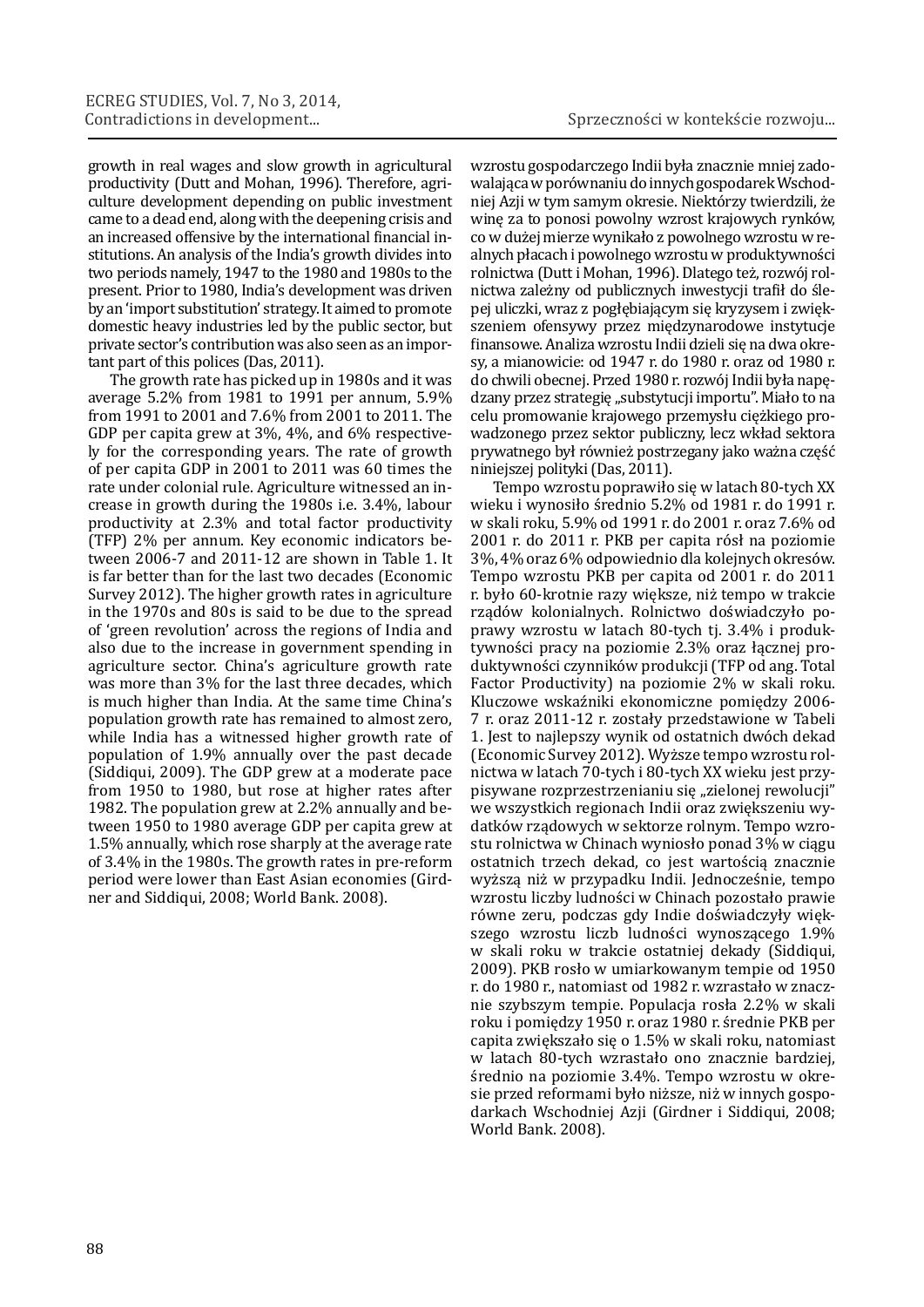| Tubelu II divinit wandanini chonomicant mulli 2000 2012 h |         |         |         |         |         |         |  |  |  |  |  |
|-----------------------------------------------------------|---------|---------|---------|---------|---------|---------|--|--|--|--|--|
|                                                           | 2006-07 | 2007-08 | 2008-09 | 2009-10 | 2010-11 | 2011-12 |  |  |  |  |  |
| GDP (at constant prices of 2004)                          | 9.6     | 9.3     | 6.7     | 8.9     | 8.4     | 5.9     |  |  |  |  |  |
| Gross fixed capital formation                             | 13.8    | 16.2    | 3.5     | 6.8     | 7.5     | 5.4     |  |  |  |  |  |
| Inflation                                                 | 6.7     | 6.2     | 9.1     | 12.4    | 10.4    | 8.4     |  |  |  |  |  |
| Current account balance (CAB/GDP)                         | $-1.0$  | $-1.3$  | 2.3     | $-2.8$  | $-2.7$  | $-3.6$  |  |  |  |  |  |
| Gross fiscal deficit (% of GDP)                           | 3.3     | 2.5     | 6.0     | 6.5     | 4.8     | 4.6     |  |  |  |  |  |
| Agriculture, forestry & fishing                           | 4.2     | 5.8     | 0.1     | 1.0     | 7.0     | 2.5     |  |  |  |  |  |
| Manufacturing                                             | 14.3    | 10.3    | 4.3     | 9.7     | 7.6     | 3.9     |  |  |  |  |  |
| Construction                                              | 10.3    | 10.8    | 5.3     | 7.0     | 8.0     | 4.8     |  |  |  |  |  |
| Trade, transport & communication                          | 11.7    | 10.7    | 7.6     | 10.3    | 11.1    | 11.2    |  |  |  |  |  |
| Finance, real estate and business services                | 14.0    | 12.0    | 12.0    | 9.4     | 10.4    | 9.1     |  |  |  |  |  |

**Table 1.** India's Main Economic Indicators: 2006-2012 **Tabela 1.** Główne wskaźniki ekonomiczne Indii: 2006-2012 r.

Source: Economic Survey (2012) Government of India, New Delhi: Ministry of Finance

Źródło: Badanie Gospodarcze z 2012 roku przeprowadzone przez rząd Indii, New Delhi: Ministerstwo Finansów (Economic Survey (2012) Government of India, New Delhi: Ministry of Finance)





As Figure 1 indicates, agriculture growth rates have been much lower than the non-agriculture sector. In fact the difference has been greater i.e. 9% points in GDP growth in 2002. Moreover, within the non-agriculture sector, the growth rates in services have outpaced that of manufacturing. Here also we find that the difference was larger in 2011 i.e. the services grew at 9%, while manufacturing rose only at 4% (Economic Survey, 2013).

The Indian economy has two distinct sectors: one uses modern technology, a high ratio of capital to labour i.e. high wages and productivity, while the other a low ratio of capital to labour, and has lower productivity and wages. High and unbalanced sectoral and regional growth deepens the existing problems. Several Latin American countries that tried to develop without involving large parts of the rural population into the modern sectors of the economy were prone to widening inequality and social tensions (Siddiqui, 2010). India has not experienced a similar breakthrough to those shown by East Asian countries during their phase of industrialisation. For instance,

Jak wskazuje Rysunek 1, tempo wzrostu rolnictwa było znacznie niższe, niż tempo wzrostu sektora pozarolniczego. W rzeczywistości różnica była jeszcze większa tj. 9% punktów wzrostu PKB w 2002 roku. Ponadto, w sektorze pozarolniczym, tempo wzrostu w usługach wyprzedziło tempo wzrostu produkcji. Tutaj możemy się także przekonać, że różnica była większa w 2011 roku tj. usługi wzrosły o wartość 9%, podczas gdy wzrost produkcji wynosił tylko 4% (Economic Survey, 2013).

Indyjska gospodarka posiada dwa wyraźnie różne sektory: jeden wykorzystuje nowoczesne technologie, wysoki stosunek kapitału do pracy tj. wysokie płace i wysoka produktywność, podczas gdy ten drugi wykazuje niski stosunek kapitału do pracy i posiada niższą produktywność oraz niższe płace. Wysoki oraz niezrównoważony sektorowy i regionalny wzrost pogłębia istniejące problemy. Kilka państw Ameryki Łacińskiej, które starały się rozwijać bez angażowania dużych części wiejskiej populacji do nowoczesnych sektorów gospodarki były podatne na poszerzenie się nierówności i napięcia społeczne (Siddiqui, 2010). Indie nie doświadczyły przełomu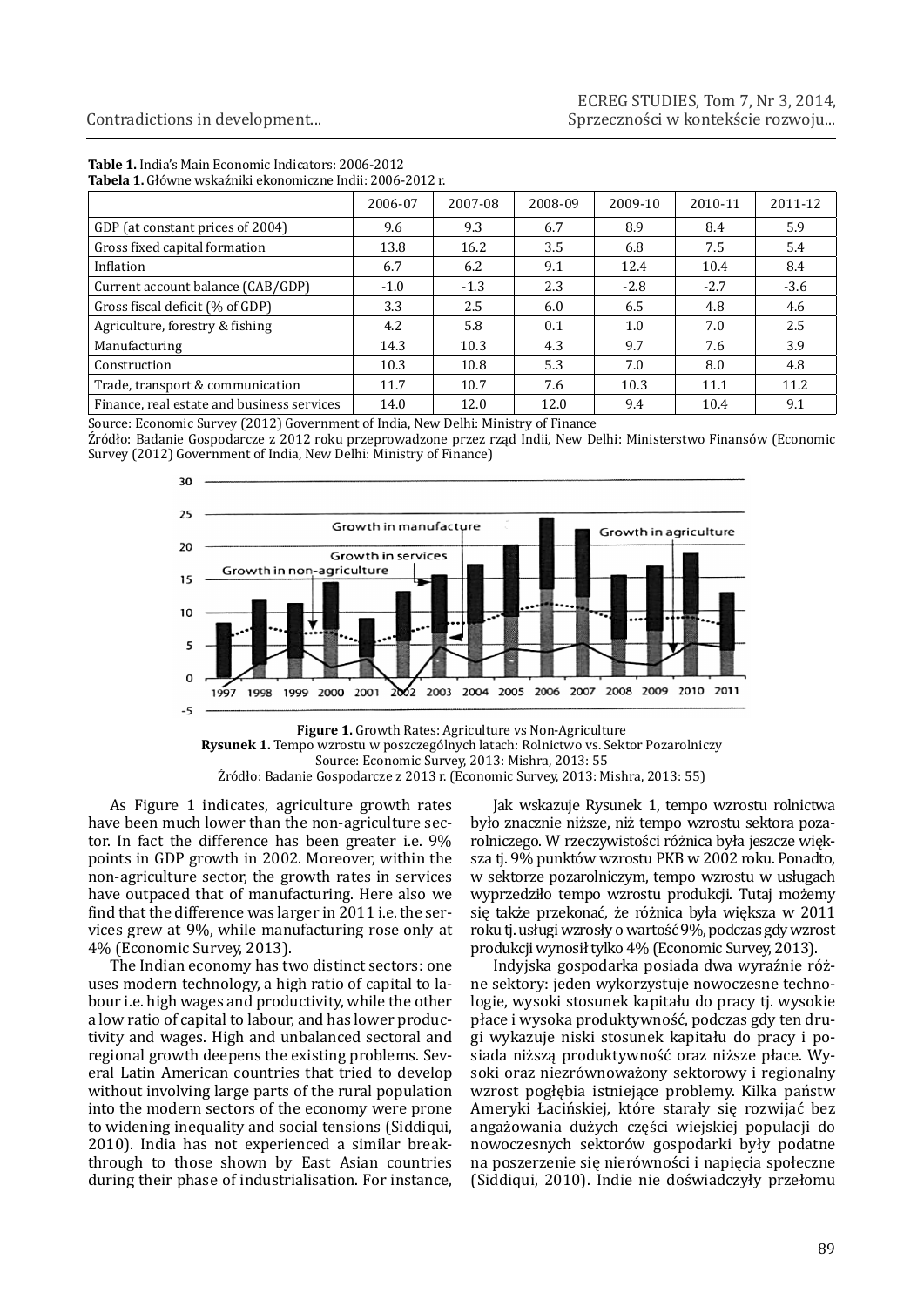Japan, South Korea and Taiwan committed huge increase in government spending on their agriculture and education in the early phase of industrialisation. The East Asian countries launched a "dual strategy" to achieve higher growth along with an increase in productivity in both agriculture and industrial sectors (Stiglitz, 1996).

As manufacturing growth and productivity increased, the inter-sectoral differences in growth widened. In India, the share of manufacturing is low, which stagnated around 16% of the GDP since mid-1980s, while China's share of manufacturing is more than 28% in 2012, from 46% in 1995. Moreover, the recent boom is led by service sectors such as real estate, insurance, finance, and IT related services. It currently accounts for 20% of India's GDP, while they provide only 2% of the total employment. The employees in these sectors also receive higher earnings compared to the rest of the economy; such growth clearly widened further income inequality (Mishra, 2013).

Since neoliberal economic reform was launched, the Indian economy has witnessed sharp growth, especially in services and some modest growth in the manufacturing sector too. For instance, India's IT sector alone earned US\$ 86 billion in 2011, mostly in export revenues. However, part of those profits is used as overseas investment to acquire foreign businesses rather than investing domestically. Since 2011 the growth is slowing down dramatically to less than half that rate of previous years. From the launching of neoliberal reforms until 2011, India does manifest some vivid and impressive signs of moving towards 'crony capitalism'.

The agriculture sector is quite important for the Indian economy and currently contributes 20% of the GDP and provides employment to more than 60% of the labour force. Soon after independence, growth in the agriculture sector picked up because the area under cultivation expanded. However, in the late 1960s and 1970s agricultural growth rose due to higher public spending in new inputs such as new seeds, electricity, fertilizers, and water, known as the green revolution (Storm, 2001).

India's green revolution started in Punjab and western UP in mid-1960s and later on spread to other parts of the country where the availability of ground water and access to credit and subsidised fertilizer, electricity and diesel encouraged certain sections of farmers to invest in agriculture. In the mid-1960s with the adoption of 'Green Revolution', overall agricultural output was increased, which made India self-sufficient in food grains, but this strategy relied mainly on rich and large farmers to produce more, bypassing the small and agricultural labourers (Byres 1994; Siddiqui, 1999a). However, by the mid-1980s, this technology largely ran out of steam. To sustain growth government expenditure on inputs and support prices of grains were increased (Siddiqui, 1999b). The govern-

podobnego do tych wykazywanych przez inne państwa Wschodniej Azji w trakcie ich fazy industrializacji. Na przykład Japonia, Korea Południowa i Tajwan zdecydowały się na ogromne zwiększenie wydatków rządowych na swoje rolnictwo i edukację jeszcze we wczesnej fazie industrializacji. Niniejsze państwa Wschodniej Azji rozpoczęły "podwójną strategię" w celu osiągnięcia wyższego wzrostu gospodarczego, wraz ze wzrostem w produktywności zarówno z sektorze produkcji, jak i rolnictwie (Stiglitz, 1996).

Wraz z tym jak wzrastała produktywność i tempo rozwoju produkcji, międzysektorowe różnice w rozwoju poszerzały się. W Indiach udział produkcji jest niski i bez zmian wynosi około 16% PKB od połowy lat 80 tych, podczas gdy udział produkcji w Chinach wynosił ponad 28% w 2012 roku, podczas gdy w 1995 roku był na poziomie 46%. Ponadto, niedawny boom był prowadzony przez sektor usług obejmujący ubezpieczenia, nieruchomości, finanse i usługi powiązane z IT. Obecnie stanowi on 20% PKB Indii, podczas gdy zapewnia tylko 2% całkowitego zatrudnienia. Pracownicy w niniejszych sektorach mają także wyższe zarobki w porównaniu do reszty gospodarki i ten wzrost wyraźnie pogłębił nierówność w dochodach (Mishra, 2013).

Od czasu wprowadzenia neoliberalnych reform gospodarczych, indyjska gospodarka doświadczyła gwałtownego wzrostu, szczególnie w usługach, a także umiarkowanego wzrostu w sektorze produkcji. Np. sam sektor IT Indii zarobił w 2011 roku 86 mld USD, głównie z przychodów eksportowych. Jednakże, część z tych zysków jest wykorzystywana do zagranicznych inwestycji w celu nabycia zagranicznych biznesów, zamiast inwestowania w kraju. Od 2011 roku wzrost zaczął dramatycznie zwalniać i zatrzymał się na tempie wynoszącym mniej niż połowa tempa z poprzednich lat. Od wprowadzenia neoliberalnych reform aż do 2011 roku, Indie wykazywały wyraźne i imponujące oznaki podążania w kierunku "kumoterskiego kapitalizmu".

Sektor rolnictwa jest bardzo ważny dla indyjskiej gospodarki i obecnie stanowi 20% PKB oraz zapewnia zatrudnienie ponad 60% siły roboczej. Niedługo po uzyskaniu niepodległości, wzrost w sektorze rolnictwa poprawił się, ponieważ obszar upraw istotnie się poszerzył. Jednakże, pod koniec lat 60-tych oraz 70-tych XX wieku wzrost rolnictwa rósł ze względu na wyższe wydatki publiczne w kontekście nowego wkładu np. w nowe nasiona, energię elektryczną, nawozy i wodę, co jest znane pod nazwą 'zielona rewolucja' (Storm, 2001).

Zielona rewolucja w Indiach rozpoczęła się w Punjab i zachodnim Uttar Pradesh w połowie lat 60-tych XX wieku i później rozprzestrzeniła się na inne części państwa, gdzie dostęp do wody gruntowej, dostęp do kredytów, dotowanych nawozów, elektryczności i oleju napędowego zachęcił niektóre grupy rolników do zainwestowania w rolnictwo. W połowie lat 60-tych wraz z przyjęciem "Zielonej Rewolucji" całkowita produkcja rolna istotnie się zwiększyła, co uczyniło Indie samowystarczalnymi w kontekście zbóż jadalnych, lecz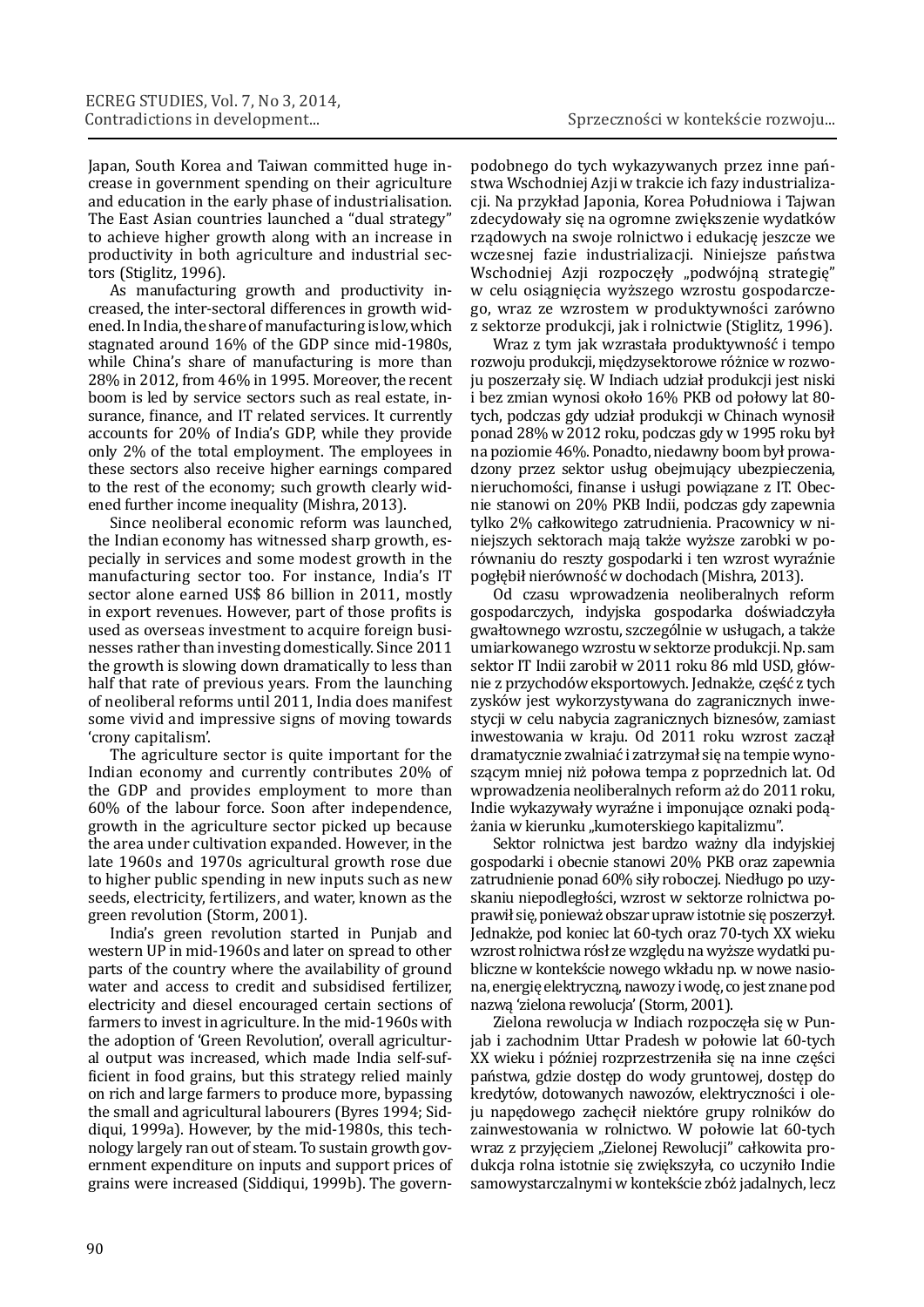ment food subsidies to purchase grain at above market prices from the farmers was less than 0.2% of the GDP in the 1980, but it has multiplied several times over the last three decades.

During the pre-reform period agriculture was protected by the offer of cheap credits, subsidised inputs such as diesel, electricity, fertilizers etc. Also farmers were assured by higher remunerative prices. But with the launching of neoliberal policies, the role of government has been changed and market forces have been assigned a central role.

The agriculture sector did not experience any rapid growth in the post-reform period, which could have meant a boost in job opportunities in the rural areas. China has achieved average more than 3% per annum agriculture growth for the last three decades in a row, an unprecedented performance in the world. In India manufacturing sector displayed some growth, but did not lead job creation or a boost in exports. Contrary to India, in China foreign capital was invested manufacturing sector, which resulted in rapid expansion of export sector and employment opportunities. China also devalued the exchange rate of Yuan in mid 1990s by 40% and kept it fixed since in order to improve its export products. While India emphasised short-term borrowing to stimulate the economy and has to revalue Rupee and flexible exchange rate to attract short term flows of capital, such policies has made India's export prices less competitive in foreign markets. China does not allow foreign institutional investors in Chinese share market or real estate sectors, while India does.

Some argue that reforms have been inadequate, which is hardly convincing. It is more than two decades now since neoliberal reforms were launched (Ahluwalia, 2011). It has been also said that global recession adversely affected growth. However, compared to East Asian countries, India is less integrated with developed countries though, as result has been less affected. The sustainability of India's economic growth, which, based primarily on exploitation of natural resources and cheap labour and foreign capital inflows, and not on high productivity and innovation and therefore, cannot be sustained (Dutt, and Rao, 1996). Investment by foreign institutional investors in India increased from US\$ 377 million in 2002 to US\$ 9.9 billion in 2006. However, during the same period foreign direct investment of long–term nature rose at much slower rate from US\$ 3.7 billion in 2002 to US\$ 4.7 billion in 2006 (Economic Survey, 2008). Meanwhile the trade deficit rose from US\$ 33.7 billion in 2002 to US\$ 51.84 billion in 2006. Total borrowing rose to finance the deficit by 3.4 times during the same period. Relying on foreign investors and international finance for a long term growth strategy itself is questionable, because foreign investors keep shifting factories to low-wage countries because of the mobility of capital.

niniejsza strategia głównie polegała na zwiększeniu produkcji dużych gospodarstw i bogatych rolników, pomijając mniejsze gospodarstwa i robotników rolnych (Byres 1994; Siddiqui, 1999a). Jednakże do czasu połowy lat 80-tych, potencjał niniejszej koncepcji został w dużej mierze wyczerpany. Aby utrzymać wzrost, wydatki rządu na dofinansowywanie i wspieranie cen zbóż zostały zwiększone (Siddiqui, 1999b). Rządowe dotacje żywnościowe skupujące zboża od rolników powyżej cen rynkowych wynosiły mniej niż 0.2% PKB w 1980 roku, lecz niniejsza wartość zwiększyła się kilkakrotnie w ciągu ostatnich trzech dekad.

W trakcie okresu przed reformami, rolnictwo było zabezpieczone ofertą tanich kredytów i dotowanych wkładów np. w kontekście oleju napędowego, elektryczności, nawozów itd. Rolnicy byli także zachęcani bardziej opłacalnymi cenami, lecz wraz z wprowadzeniem neoliberalnej polityki, rola rządu została zmieniona i to siłom rynkowym przypisano główną rolę.

Sektor rolnictwa nie doświadczył żadnego szybkiego wzrostu w okresie po reformach, które mogły być impulsem w kontekście możliwości zatrudnienia w obszarach wiejskich. Chiny osiągały średnio 3% wzrost w rolnictwie w skali roku przez ostatnie trzy dekady z rzędu, co jest bezprecedensową wydajnością w skali całego świata. Również sektor produkcyjny wykazał pewny wzrost, lecz nie doprowadziło to do stworzenia miejsc pracy lub poprawy w eksporcie. W przeciwieństwie do Indii, w Chinach zagraniczny kapitał zainwestowano w sektor produkcyjny, co skutkowało gwałtowną ekspansją sektora eksportowego i nowymi możliwościami zatrudnienia. Chiny dokonały także dewaluacji kursu wymiany Juana w połowie lat 90-tych o 40% i utrzymywały go w stałej pozycji w celu poprawy atrakcyjności swoich produktów eksportowych. Podczas gdy Indie skupiły się na krótkoterminowych pożyczkach w celu pobudzenia gospodarki i muszą dokonać przewartościowania Rupia oraz płynnego kursu walutowego, aby zachęcić krótkoterminowe przepływy kapitału i taka polityka uczyniła ceny eksportowe Indii mniej konkurencyjnymi na zagranicznych rynkach. Chiny nie dopuszczają zagranicznych inwestorów instytucjonalnych do chińskiego rynku akcji lub sektorów nieruchomości, a Indie to robią.

Niektórzy twierdzą, że reformy były nieadekwatne, co jest mało przekonujące. Minęły ponad dwie dekady od czasu rozpoczęcia neoliberalnych reform (Ahluwalia, 2011). Mówi się także, że globalna recesja miała negatywny wpływ na wzrost gospodarczy Indii. Jednakże w porównaniu do innych państw Wschodniej Azji, Indie są mniej zintegrowane z krajami rozwiniętymi i dlatego też globalna recesja miała na Indie mniejszy wpływ. Stabilność gospodarczego wzrostu Indii, który głównie opiera się na eksploatacji zasobów naturalnych, taniej sile roboczej i napływie zagranicznego kapitału, a nie na wysokiej produktywności oraz innowacji, nie może być trwała (Dutt, and Rao, 1996). Inwestycje zagra-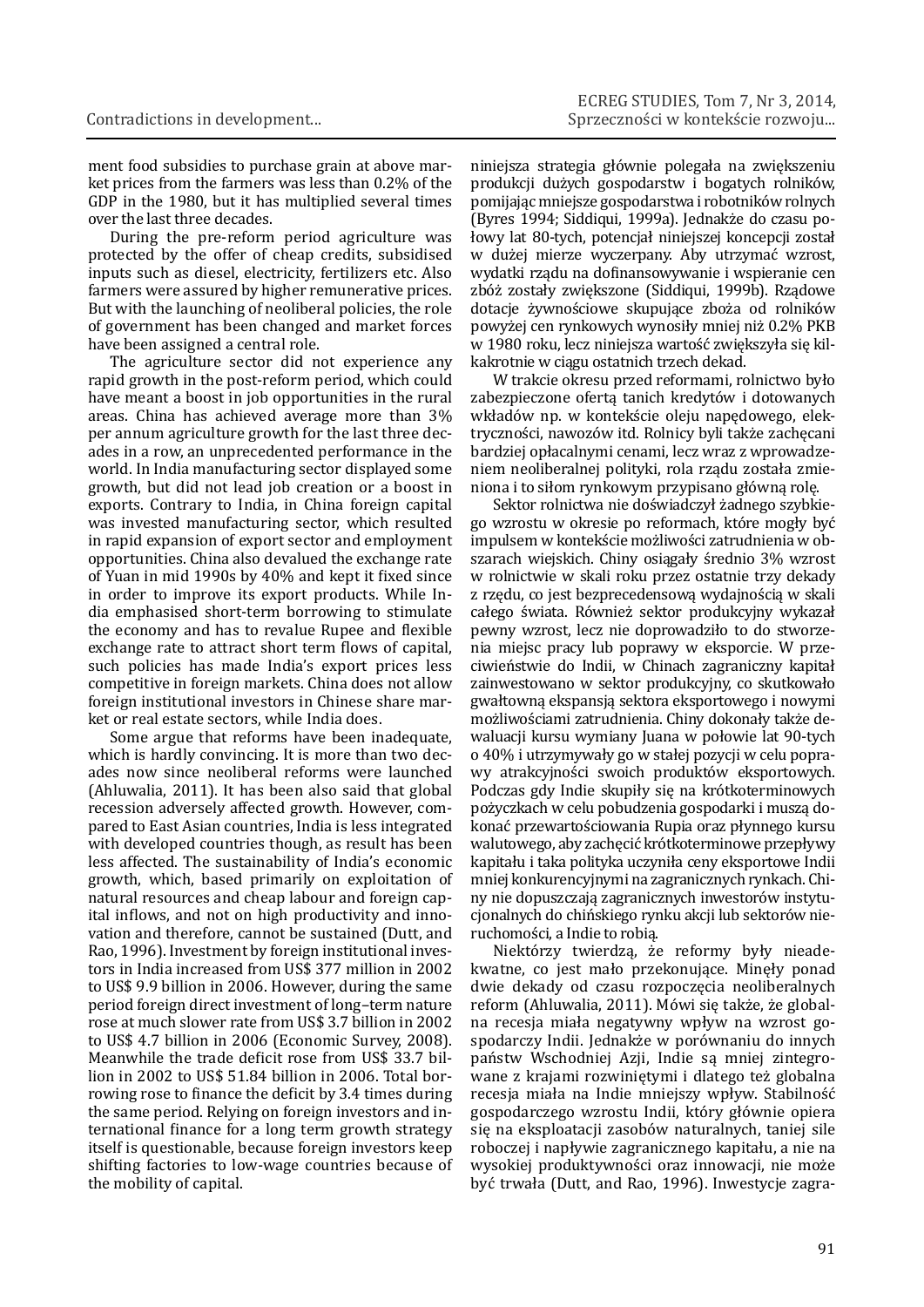Those who are against state intervention argue that from early 1950s to 1990, this restricted the growth of Indian economy (Ahluwalia, 2002, World Bank, 2000). They argue that neoliberal reforms would unleash rapid growth rates, which will ultimately solve problems of unemployment and poverty. It was said that the previous regime of government led development has resulted of slower growth rates, which is also known as 'Hindu rate of growth'. The neoliberal reform was supposed to bring rapid development by removing the distortions caused by restrictive government policies under import-substitution development of 1951-90. When we compare the pre and post reform periods performance, only the service sector performed better, but agriculture and manufacturing did not perform well as expected in the post-reform period.

There seems to be mainly two major factors responsible for the slow growth rates in agriculture sector. Firstly the government spending in agriculture was reduced in order to reduce fiscal deficits. Secondly, import liberalisation has adversely affected remunerative prices for agriculture products, which led the farmers to curtail their farm operations. As a result, rural unemployment and farmers debt has increased sharply and according to official figures, since early 1990s the rate of suicide rate among the farmers has increased sharply. Vasavi (2012) on the issue of farmers suicide has published an important study to support her point that increased risks posed to the livelihoods of the agriculturists due to government's neoliberal policies and the impact of commercialised agriculture. According to her the risks, "imprint agriculturists in multiple ways: an ecological risk deletes local resources and defies ecological specificity; economic risks that encapsulate and enmesh agriculturists into external circuits and demands of capital and credits; and as personal risks, that become loaded as social psychological burdens, and which constitute and entail for the marginal agriculturists the defining terms in which they must conduct agriculture and also their lives" (Vasavi, 2012: 97-98). Production of overall food grains has declined such as for wheat, rice, pulses etc. As a result the net availability of pulses per capita, for example, declined from 41.6 grams in 1991 to 35.8 grams in 2005. Availability of cereals per person declined from 468.5 grams in 1991 to 358 grams in 2006 (Economic Survey, 2009).

Increase in employment in public sector was much higher during the pre-reform period than during the post-reform period. This was observed for the manufacturing and the construction sectors. Although in the private sector, the employment generation was higher in the later period, but such was not the case in construction sector. The employment in manufacturing sector declined from 68.5 million

nicznych inwestorów w Indiach zwiększyły się z 377 milionów USD w 2002 roku do 9.9 mld USD w 2006 roku. Jednakże, w tym samym okresie zagraniczne bezpośrednie inwestycje o charakterze długoterminowym rosły w znacznie wolniejszym tempie z 3.7 mld USD w 2002 roku do 4.7 USD w 2006 roku (Economic Survey, 2008). W międzyczasie deficyt handlowy wzrósł z 33.7 mld USD w 2002 roku do 51.84 mld USD w 2006 roku. Całkowita wartość pożyczek urosła w celu sfinansowania deficytu 3.4-krotnie w trakcie tego samego okresu. Poleganie na zagranicznych inwestorach i międzynarodowych finansach jako długoterminowej strategii wzrostu gospodarczego jest wątpliwe same w sobie, ponieważ zagraniczni inwestorzy cały czas przenoszą fabryki do krajów o niskich płacach ze względu na mobilność kapitału.

Przeciwnicy interwencji państwa argumentują, że takie działania ograniczały rozwój indyjskiej gospodarki od początku lat 50-tych aż do 1990 roku (Ahluwalia, 2002, World Bank, 2000). Twierdzą oni, że poprzedni system rozwoju prowadzonego przez rząd doprowadził do wolniejszego tempa wzrostu gospodarczego, co jest nazywane "hinduskim tempem rozwoju". Neoliberalne reformy miały przynieść gwałtowny wzrost poprzez usunięcie zakłóceń powodowanych restrykcyjną polityką rządu stosującego technikę rozwoju na zasadzie substytucji importu, co miało miejsce w latach 1951-90 r. Gdy porównamy wydajność okresu przed reformami i okresu po reformach, wyłącznie sektor usług wykazuje lepszą wydajność, natomiast rolnictwo i sektor produkcyjny nie osiągają oczekiwanych wyników w okresie po reformach.

Wydaje się, że przede wszystkim dwa główne czynniki są odpowiedzialne za wolne tempo wzrostu w sektorze rolnictwa. Po pierwsze, wydatki rządowe na rolnictwo zostały zredukowane w celu zredukowania deficytu budżetowego. Po drugie, liberalizacja importu negatywnie wpłynęła na opłacalność cen za produkty rolnicze, co doprowadziło do tego, że rolnicy ograniczyli działalność swoich gospodarstw rolnych. W rezultacie powyższego, wiejskie bezrobocie i zadłużenie rolników gwałtownie wzrosły, a według oficjalnych danych, od początku lat 90-tych istotnie podniósł się wskaźnik samobójstw wśród rolników. Vasavi (2012) opublikowała ważne badanie na temat kwestii samobójstw wśród rolników, które potwierdza jej tezę, iż źródłem niniejszego problemu jest wzrost zagrożeń dla środków utrzymania rolników, wynikający z neoliberalnej polityki rządu i wpływu skomercjalizowanego rolnictwa. Zgodnie z jej ustaleniami, niniejsze zagrożenia "odbijają się na rolnikach na wiele sposób: zagrożenia ekologiczne niszczą lokalne zasoby i nie są odpowiednie dla danej ekologicznej specyfiki; zagrożenia ekonomiczne przytłaczają i powoli zabierają rolnikom miejsce na rynku zwiększając potrzebę znalezienia dodatkowego kapitału i zaciągania kredytów; zagrożenia personalne, które stają się ciężarem psychologicznym oraz marginalizują rolników narzucając im warunki na jakich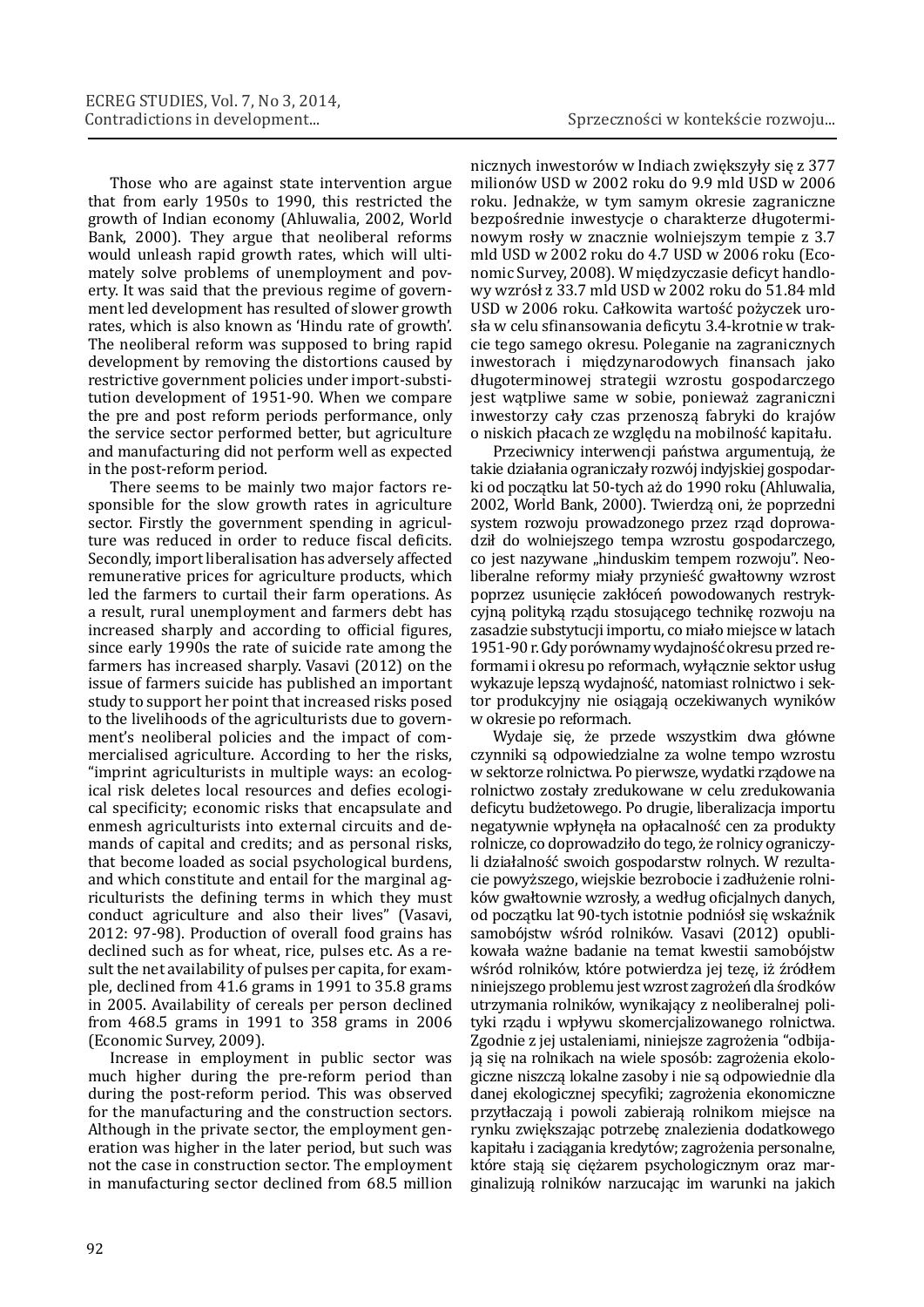in 1998 to 66.2 million in 2000. In the agriculture sector employment declined from 1.49 million in 1992 to 1.42 million in 2000; in mining decreased from 1.12 million in 1994 to 1.01 million in 2000. However, the service sector witnessed an increase in employment opportunities especially in the finance and real estate sectors. For example, in finance and insurance employment was 0.25 million, which rose to 1.09 million in 2008 and further rose to 1.55 in 2011 (Economic Survey, 2012).

#### **Growth, Poverty and Inequality**

The Indian economy has grown four and half times since 1980 to a value of US\$1.8 trillion (Economic Survey, 2013). But still it remains a poor country where a large part of the population lacks basic sanitation. Yet it is undeniable that economic expansion has transformed cities like Chennai, Bangalore, Delhi, Mumbai, and Hyderabad benefitting the rich and upper middle class in particular. There remain different views about how widely this growth has been shared. The supporters of the neo-liberal reforms hold that India's reforms have benefitted the economy as it has raised the competitiveness in the domestic economy as a result not only high tech sectors such as IT and services witnessed rapid growth manage to build confidence in the overall economy. Jagdish Bhagwati, 2013, Ahluwalia, 2011 and World Bank, 2006 is perhaps most prominent proponent of such view.

While the critics argue that nearly three decades of higher growth has largely benefitted the privileged and hardly made any differences to the life of less well off. Such views are put forward by Dreze and Sen. They argue that despite experiencing rapid growth India has not witnessed any improvement in living conditions of majority of the people. In fact, on measures of human development India has moved down and inequality has risen sharply. World Bank data indicates that India's Gini Coefficient, a measmuszą prowadzić gospodarstwa i w rezultacie sposób w jaki muszą prowadzić swoje życie" (Vasavi, 2012: 97- 98). Ogólna produkcja zbóż żywnościowych spadła dla takich produktów jak pszenica, ryż, rośliny strączkowe itd. W rezultacie np. dostępność roślin strączkowych per capita zmalała z 41.6 gramów w 1991 roku do 35.8 gramów w 2005 roku. Dostępność zapasów zboża na osobę spadła z 468.5 gramów w 1991 roku do 358 gramów w 2006 roku (Economic Survey, 2009).

Wzrost zatrudnienia w sektorze publicznym był znacznie wyższy w okresie przed reformami, niż w okresie po reformach. Zaobserwowano to w kontekście sektora produkcyjnego i sektora budowlanego. Pomimo, że w sektorze prywatnym powstawanie nowych miejsc pracy wzrosło w okresie po reformach, to nie odnotowano takiego wzrostu w przypadku sektora budowlanego. Zatrudnienie w sektorze produkcyjnym zmalało z 68.5 mln w 1998 roku do 66.2 mln w 2000 roku. W sektorze rolnictwa zatrudnienie zmalało z 1.49 mln w 1992 r. do 1.42 mln w 2000 r., a w górnictwie niniejsza wartość zmalała z 1.12 mln w 1994r. do 1.01 mln w 2000 roku. Jednakże, sektor usług doświadczył wzrostu w zatrudnieniu, szczególnie w sektorze finansów i nieruchomości. Np. zatrudnienie w sektorze ubezpieczeniowym i sektorze finansów na początku wynosiło 0.25 mln, po czym wzrosło do 1.09 mln w 2008 r. i dalej urosło do 1.55 mln w 2011 r. (Economic Survey, 2012).

### **Wzrost Gospodarczy, Ubóstwo i Nierówność**

Indyjska gospodarska wzrosła 4,5-krotnie od 1980 roku do wartości 1.8 tryliona USD (Economic Survey, 2013). Niemniej jednak nadal pozostaje biednym państwem, gdzie większa część ludności nie posiada podstawowych urządzeń sanitarnych. Mimo to nie można zaprzeczyć, że gospodarcza ekspansja znacząco przekształciła takie miasta jak Chennai, Bangalore, Delhi, Bombaj i Hyderabad przynosząc szczególne korzyści bogatym i wyższej warstwie klasy średniej. Istnieją różne poglądy na temat tego jak szeroko niniejszy wzrost jest współdzielony. Zwolennicy neoliberalnych reform utrzymują, że niniejsze reformy istotnie przysłużyły się gospodarce Indii podnosząc konkurencyjność krajowej gospodarki i w rezultacie nie tylko sektory zaawansowanych technologii takie jak IT i usługi doświadczyły gwałtownego wzrostu, a dzięki temu udało się zbudować zaufanie do całej gospodarki. Jagdish Bhagwati, 2013, Ahluwalia, 2011 oraz Bank Światowy, 2006 są prawdopodobnie najbardziej zaciekłymi zwolennikami powyższego poglądu.

Natomiast krytycy twierdzą, że na prawie trzech dekadach wyższego wzrostu gospodarczego skorzystali głównie uprzywilejowani, a w życiu mniej zamożnych nie odnotowano prawie żadnej poprawy. Tego typu poglądy zostały także wysunięte przez Dreze i Sen. Argumentują oni, iż pomimo doświadczenia gwałtownego wzrostu gospodarczego w Indiach, nie odnotowano żadnej poprawy warunków życia większej części popu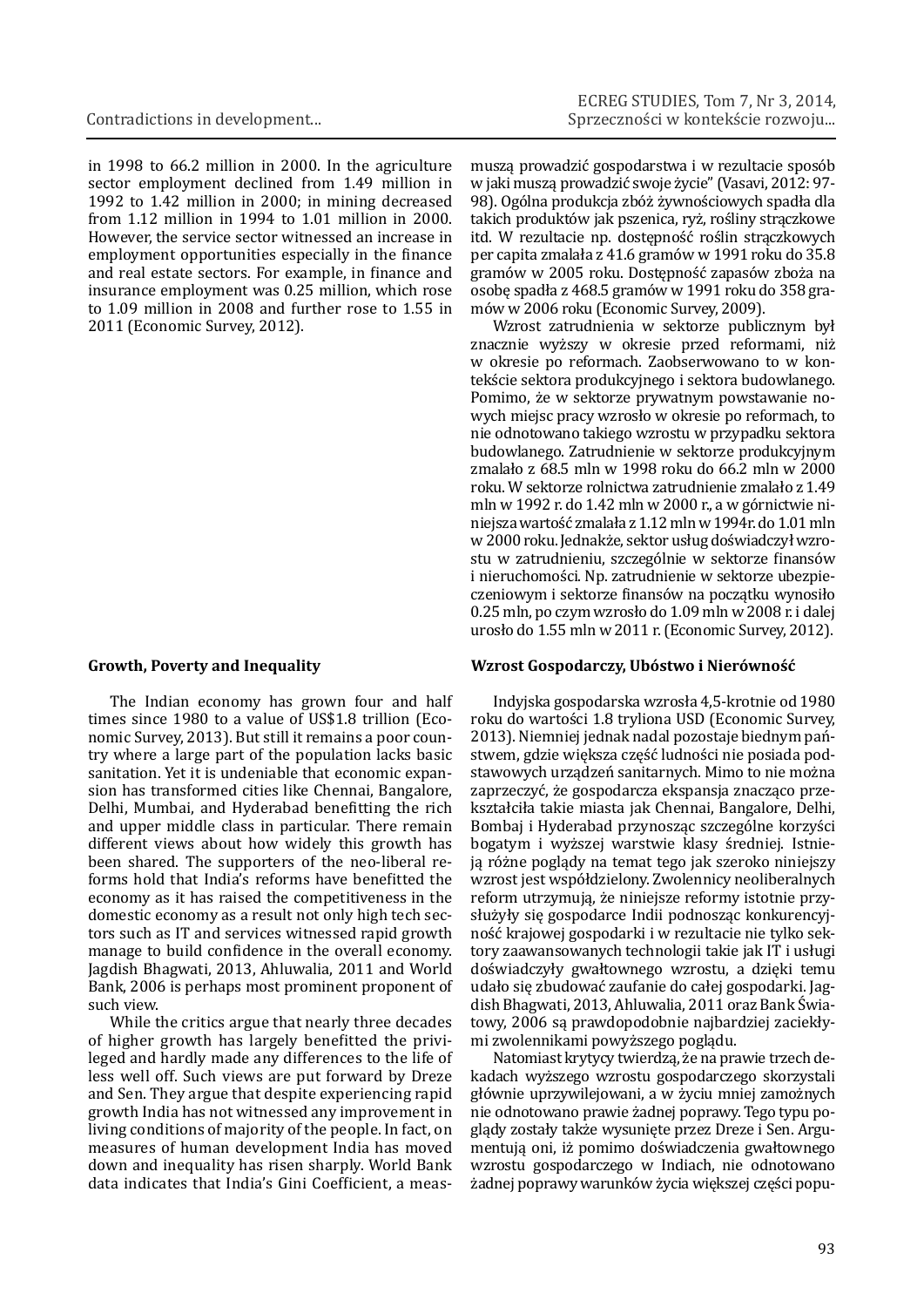ure of inequality, has increased from 31 in 1994 to 33 in 2005 (World Bank, 2008).

Jean Dreze and Amartya Sen (2013) emphasise that aggregate economic growth is important for generating public revenue, which can be used to reduce poverty. But "it is only one of many different concerns that need attention." The less optimist, Sen and Dreze, argue that reforms that boost growth, though important, were not enough to improve the living conditions of the poorest, let alone dismantle caste and gender hierarchies and generate employment. They "have to be supplemented," "by a radical shift in public policy in education and health." Brazil, for instance, grew only 1% compared to India's 5% from 1993 to 2005 but reduced poverty much faster. Bangladesh has only half of the India' per capita income, but the economy has performed better in social indicators such as child mortality, immunization, literacy, crime against women and even life expectancy (Dreze and Sen, 2013).

India's economy is slowing and economic growth that reached to nearly 10% per annum, which is now less than 5%. Prices are up, investment and industrial production are down and wages are static. Moreover, to a large extent this rapid growth did not create jobs, which is called as jobless growth. The fact is that the majority of 12 million youth added to the workforce each year and the present economic pattern of development compels them to move to big cities from a crisis-ridden agricultural sector where 270, 000 of farmers have committed suicide since 1991. In 2011 alone, according to the official figures, 14,000 farmers took their own lives (Mohanty, 2013; also see Stephenson, 2013; Vasavi, 2012).

In the post reform period, on the other hand, the wealth assets of few rich have seen a tremendous increase. For example, there were just 2 billionaires in India in 1995, with their combined total net worth of US\$ 3.2 billion, while their number rose to 46 with a total net worth of US\$ 176.3 billion in 2012. Forbes (2012) data indicates that by 2010 India's one hundred wealthiest people had increased their combined worth to US\$ 300 billion, a quarter of the country's GDP. Out of India's 46 billionaires, nearly half of this number has drawn their primary source of wealth, which is called "rent-thick", and sectors such as mining, real estates, construction, energy, infrastructure etc. All these sectors are also known for close nexus between them and the government. The remaining billionaires have drawn their wealth from other sectors such as software, automotive, biotech, pharmaceuticals, telecom etc. The most striking features of the Indian growth is that since the reform of 1991 their wealth has grown dramatically (Forbes, 2012). It could be called economic rent, primarily received from monopolistic economic power or needed licenses from government, in highly government control areas. Corruption scandals involving privatilacji. W rzeczywistości, wskaźniki rozwoju społecznego w Indiach obniżyły się, a wskaźniki nierówności w społeczeństwie istotnie wzrosły. Dane Banku Światowego wskazują, że Współczynnik Giniego, który jest wskaźnikiem nierówności, wzrósł z 31 w 1994 r. do 33 w 2005 r. (World Bank, 2008).

Jean Dreze i Amartya Sen (2013) podkreślają, że łączny wzrost gospodarczy jest ważny dla generowania publicznych dochodów, które mogą zostać wykorzystane do zredukowania ubóstwa. Jednakże "jest to tylko jeden z wielu problemów, które wymagają uwagi". Mniej optymistyczną tezę stawiają Sen i Dreze argumentując, że reformy które poprawiły wzrost gospodarczy nie były wystarczające, aby poprawić warunki życia najbiedniejszych, nie mówiąc już o rozbiciu systemu kastowego, hierarchii płciowej oraz o wygenerowaniu adekwatnej ilości miejsc pracy. Argumentują oni, że "reformy muszą zostać uzupełnione przez radykalną zmianę polityki publicznej w kontekście edukacji i służby zdrowia." Na przykład Brazylia odnotowała tylko 1% wzrost w porównaniu do 5% wzrostu Indii od 1993 r. do 2005 r., lecz znacznie szybciej zredukowano tam ubóstwo. Dochód per capita w Bangladeszu to tylko połowa wartości dochodu per capita Indii, jednakże tamtejsza gospodarka znacznie lepiej wypada pod kątem wskaźników społecznych, takich jak śmiertelność dzieci, immunizacja, stopień analfabetyzmu, przestępczość względem kobiet, a nawet pod kątem długości życia (Dreze and Sen, 2013).

Gospodarka Indii zwalnia i wzrost ekonomiczny, który osiągał prawie 10% w skali roku, spadł teraz poniżej 5%. Ceny idą w górę, inwestycje i produkcja przemysłowa spadają, a wysokość płac zatrzymała się miejscu. Ponadto, w dużej mierze niniejszy szybki wzrost nie stworzył oczekiwanych miejsc pracy, co jest nazywane bezrobotnym wzrostem gospodarczym. Faktem jest, że większość z 12 milionów młodych (czyli ilość która każdego roku jest dodawana do siły roboczej w Indiach) jest zmuszona przez ekonomiczny wzorzec rozwoju do przenoszenia się do dużych miast z obszarów wiejskich, które doświadczają kryzysu i gdzie 270,000 rolników popełniło samobójstwo od 1991 roku. Według oficjalnych danych, tylko w 2011 roku aż 14,000 rolników odebrało sobie życie (Mohanty, 2013; patrz także Stephenson, 2013; Vasavi, 2012).

Z drugiej strony, w okresie po reformach aktywa majątkowe niewielu bogatych obywateli odnotowały ogromny wzrost. Na przykład w 1995 r. w Indiach było tylko 2 miliarderów, a łączna wartość netto ich majątków wynosiła 3.2 mld USD, natomiast do 2012 roku ilość miliarderów w Indiach urosła do 46, przy łącznej wartości netto ich majątków wynoszącej 176.3 mld USD. Dane magazynu Forbes (2012) wskazują, że do 2010 roku stu najbogatszych ludzi w Indiach zwiększyło swoje majątki do łącznej wartości 300 mld USD, co stanowi ¼ PKB całego kraju. Prawie połowa z indyjskich miliarderów dorobiła się głównie na sektorach zwanych "rent-thick", które obejmują górnictwo,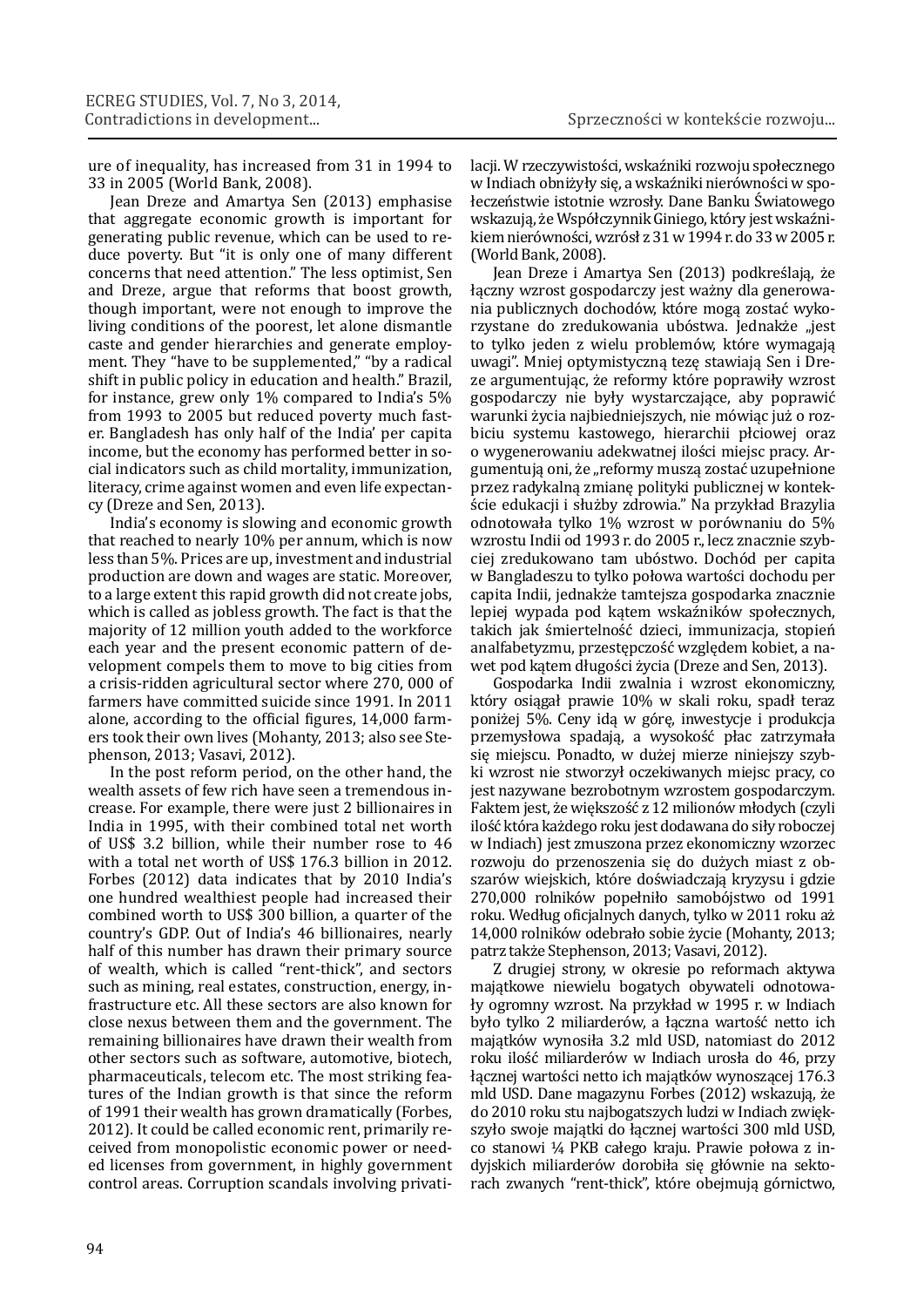sation and the sale of billions of dollars' worth of national resources such as telecommunications, mines, forests, land, and water reveal that crony capitalism and rent-seeking, rather than entrepreneurial dynamism and innovation in a free market, are the real engines of India's economic growth (The Economist, 2014; Kohli, 2012).

nieruchomości, budownictwo, energetykę, infrastrukturę itd. Wszystkie niniejsze sektory są również znane z bliskiego związku pomiędzy nimi i rządem. Źródłem majątku pozostałych miliarderów były inne sektory, takie jak: motoryzacja, oprogramowanie, biotechnologia, farmaceutyka, telekomunikacja itd. Najbardziej uderzającą cechą indyjskiego wzrostu jest to, iż od czasu reform z 1991 roku, majątki najbogatszych ludzi niesa-

### **Table 2.** Consumption Inequality in India **Tabela 2.** Nierówność Konsumpcyjna w Indiach

|                                                 | 1983 | 1987-88 | 1993-94 | 2004-05 2009-10 |      |
|-------------------------------------------------|------|---------|---------|-----------------|------|
| Gini Coefficient of distribution of consumption |      |         |         |                 |      |
| Rural                                           | 0.30 | 0.30    | 0.28    | 0.30            | 0.28 |
| Urban                                           | 0.30 | 0.35    | 0.34    | 0.37            | 0.37 |
| Urban-rural ratio of mean consumption           |      |         |         |                 |      |
| (constant prices)*                              | 1.54 | 1.44    | 1.64    | 1.72            | 1.69 |

\* Original shows urban-rural ratio.

Source: Ahluwalia, Montek S. 2011, Table 6; Economic Survey, several issues, Government of India, New Delhi Źródło: Ahluwalia, Montek S. 2011, Tabela 6; "Economic Survey, several issues" Rząd Indii, New Delhi

The inequality issue is important because it determines what the share of the poor in growth process will be. In countries with higher initial inequality, the poor tend to have a lower share of the gains from growth. Recently published NSS report data tells us the rising trends in inequality in India as shown in table 2. The Gini Coefficient for rural India increased from 0.27 to 0.28, with rural inequality rising in 11 Indian states (Economic Survey, 2013).

The real wage rates of workers in organised manufacturing sector hardly witnessed any rise between 1992-93 and 2007-08. While at the same time after 1992, the real wages experienced decline because of a sharp increase in food prices with the introduction of neoliberal reforms. Moreover, higher growth failed to increase employment opportunities due to rise in labour productivity and with the increasing use of automisation in the manufacturing sector. The effect of technological progress at present is far more labour displacing that it was in the early  $20<sup>th</sup>$ century. Between 1988-89 and 2009-10, the average real wage rates of workers in organised manufacturing sector in India has actually declined even as labour productivity has risen (Mishra, 2013).

The rural poor are hardly better off than three decades ago. About 44% children under five are malnourished, worse than sub-Saharan Africa and 25% women are illiterate. India's human development statistics are worse than the corresponding ones in a number of countries that are poorer in terms of GDP per head (Dreze and Sen, 2013; Vasavi, 2012).

The critics argue that it is beyond doubts that the GDP growths for the last three decades have been impressive, but show hardly any improvement in areas like health and education. They say that government neglect in these crucial sectors have given enormous inequalities in human capabilities in India. Dreze and Sen (2013) study compare India's development

mowicie się powiększyły (Forbes, 2012). Można to nazwać ekonomicznym czynszem, głównie wynikającym z monopolistycznej władzy gospodarczej oraz uzyskania niezbędnych licencji od rządu w dziedzinach mocno kontrolowanych przez rząd. Skandale korupcyjne obejmujące prywatyzacje i sprzedaż wartych miliardy dolarów krajowych zasobów, takich jak kopalnie, lasy, ziemie, woda, telekomunikacja ujawniają, że kumoterski kapitalizm i poszukiwanie sposobu na pobieranie za coś "czynszu", zamiast promowania przedsiębiorczego dynamizmu i innowacji na wolnym rynku, są prawdziwymi siłami napędowymi wzrostu gospodarczego Indii (The Economist, 2014; Kohli, 2012).

Problem nierówności jest ważny, ponieważ określa jaki będzie udział biednych w procesie wzrostu. W państwach z większą, początkową nierównością, biedni mają zwykle mniejszy udział w zyskach ze wzrostu. Ostatnio opublikowany raport NSS wykazuje rosnące trendy nierówności w Indiach, zgodnie z tym co przedstawiono w tabeli 2. Współczynnik Giniego dla wiejskich obszarów Indii urósł z 0.27 do 0.28, przy czym wiejska nierówność wzrasta w 11 indyjskich stanach (Economic Survey, 2013).

Rzeczywiste płace pracowników w zorganizowanym sektorze produkcyjnym nie doświadczyły prawie żadnego wzrostu pomiędzy 1992-93 r. i 2007-08 r. Jednocześnie po 1992 roku, rzeczywiste płace zostały obniżone ze względu na ostry wzrost cen żywności, spowodowany wprowadzeniem neoliberalnych reform. Ponadto, wyższy wzrost nie spowodował oczekiwanego wygenerowania nowych miejsc pracy z powodu wzrostu wydajności pracy i coraz szerszego wykorzystania automatyzacji w sektorze produkcyjnym. Obecny wpływ postępu technologicznego znacznie bardziej wypiera siłę roboczą, niż miało to miejsce na początku XX wieku. Pomiędzy 1988-89 r. oraz 2009-10 r. średnie wynagrodzenia pracowników w zorganizowanym sek-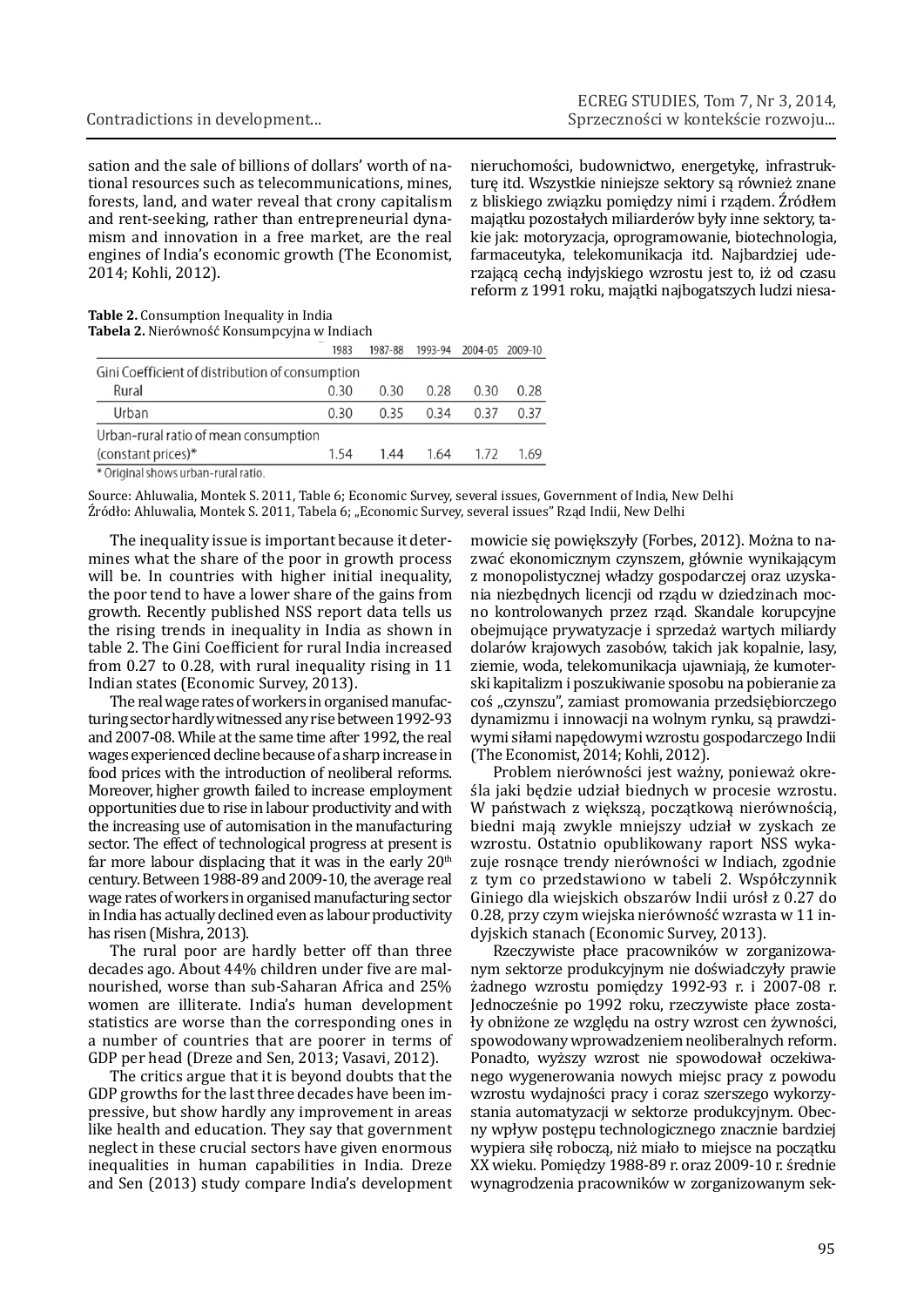with other developing countries. They cite the successful examples of Japan, South Korea, Singapore and Taiwan. These countries pursued both higher growth strategies along with continuous improvement in education and health sectors, because poor availability of education and health would adversely affect productivity and so GDP growth rates. India spends one quarter of what the Chinese government spends on health care. For instance, at present India spends only 1.2% of GDP while China spends about 3% (Dreze and Sen, 2013).

The question arises if growth is only factor that is crucial for poverty reduction as suggested by mainstream economists (Bhagwati, 2013), and then India should have witnessed huge poverty reduction in the last three decades. But it did not happen. The other crucial point is that states with highest growth rates should have performed best in terms of poverty reduction. Planning Commission (2008) recently has released poverty figures on the basis of Tendulkar Committee. According to Planning Commission Report, the poverty head counts ratio (HCR) declined by 8% in rural and 4.8% in urban areas between 2004- 05 and 2009-10. The current estimate also includes government's expenditure on mid-day meal scheme, although the poverty numbers have declined but still quite high i.e. 33.8% for rural and 20.9% for urban areas in 2009-10 (Binswanger-Mkhize, 2013).

# **Conclusion**

It seems that despite the higher growth performance in the post-reform period, it had little success in reduction in poverty levels. The study finds besides non-performance in employment and poverty fronts neoliberal reforms did not improve performance of torze produkcyjnym w rzeczywistości zmalały, pomimo iż wydajność pracy wzrosła (Mishra, 2013).

Sytuacja ubogich na obszarach wiejskich nie jest wcale lepsza, niż trzy dekady temu. Około 44% dzieci poniżej piątego roku życia jest niedożywionych, co czyni niniejszą sytuację gorszą, niż w przypadku Subsaharyjskiej Afryki, a 25% kobiet to analfabetki. Statystki rozwoju ludzkiego w Indiach są gorsze, niż statystyki tego samego rodzaju w wielu innych państwach, które są biedniejsze pod kątem PKB na mieszkańca (Dreze and Sen, 2013; Vasavi, 2012).

Krytycy argumentują, że chociaż nie ulega wątpliwości, iż wzrost PKB w ciągu ostatnich trzech dekad był imponujący, to nie widać żadnej poprawy w takich obszarach jak ochrona zdrowia, czy edukacja. Twierdzą oni, iż zaniedbania rządu w tych kluczowych sektorach spowodowały ogromne nierówności w ludzkich możliwościach w Indiach. Badanie Dreze i Sen (2013) porównuje rozwój Indii z innymi rozwijającymi się krajami. Powołują się oni na udane przykłady Japonii, Korei Południowej, Singapuru i Tajwanu. Niniejsze państwa realizowały strategie osiągnięcia wyższego wzrostu gospodarczego, wraz z ciągłym doskonaleniem sektorów edukacji i ochrony zdrowia, ponieważ słaba dostępność do edukacji i ochrony zdrowia źle wpływa na produktywność, a więc także na tempo wzrostu PKB. Indie wydają na służbę zdrowia ¼ tego, co wydaje np. rząd Chin. Np. na daną chwilę Indie przeznaczają na ten cel tylko 1.2% PKB, podczas gdy w Chinach jest to 3% (Dreze and Sen, 2013).

Pojawia się pytanie, czy wzrost jest jedynym czynnikiem mającym kluczowe znaczenie w redukcji ubóstwa, co sugeruje większość ekonomistów głównego nurtu (Bhagwati, 2013). Jednakże w takim przypadku, Indie powinny doświadczyć ogromnej redukcji ubóstwa w ciągu ostatnich trzech dekad, podczas gdy nic takiego nie miało miejsca. Innym istotnym argumentem jest to, że państwa z najwyższym tempem wzrostu gospodarczego powinny najlepiej redukować ubóstwo. Komisja Planowania (ang. Planning Commission, 2008) opublikowała niedawno dane dotyczące ubóstwa na podstawie Komitetu Tendulkara. Według Raportu Komisji Planowania, wskaźnik odsetka ubogich (HCR) zmniejszył się o 8% w wiejskich obszarach oraz o 4.8% w miejskich obszarach pomiędzy 2004-05 r. oraz 2009-10 r. Aktualne szacowania obejmują także wydatki rządu na program zapewniania posiłków w ciągu dnia. Chociaż odsetek ubogich zmniejszył się to nadal jest dość wysoki tj. 33.8% dla obszarów wiejskich oraz 20.9% dla obszarów miejskich w 2009-10 r. (Binswanger-Mkhize, 2013).

## **Wnioski**

Wydaje się, że pomimo wyższego tempa wzrostu gospodarczego w okresie po reformach, nie miało to pomyślnego wpływu na zredukowanie poziomu ubóstwa. Niniejsze badanie stwierdza, że oprócz nieudanego przyniesienia adekwatnych korzyści w kontekście stwo-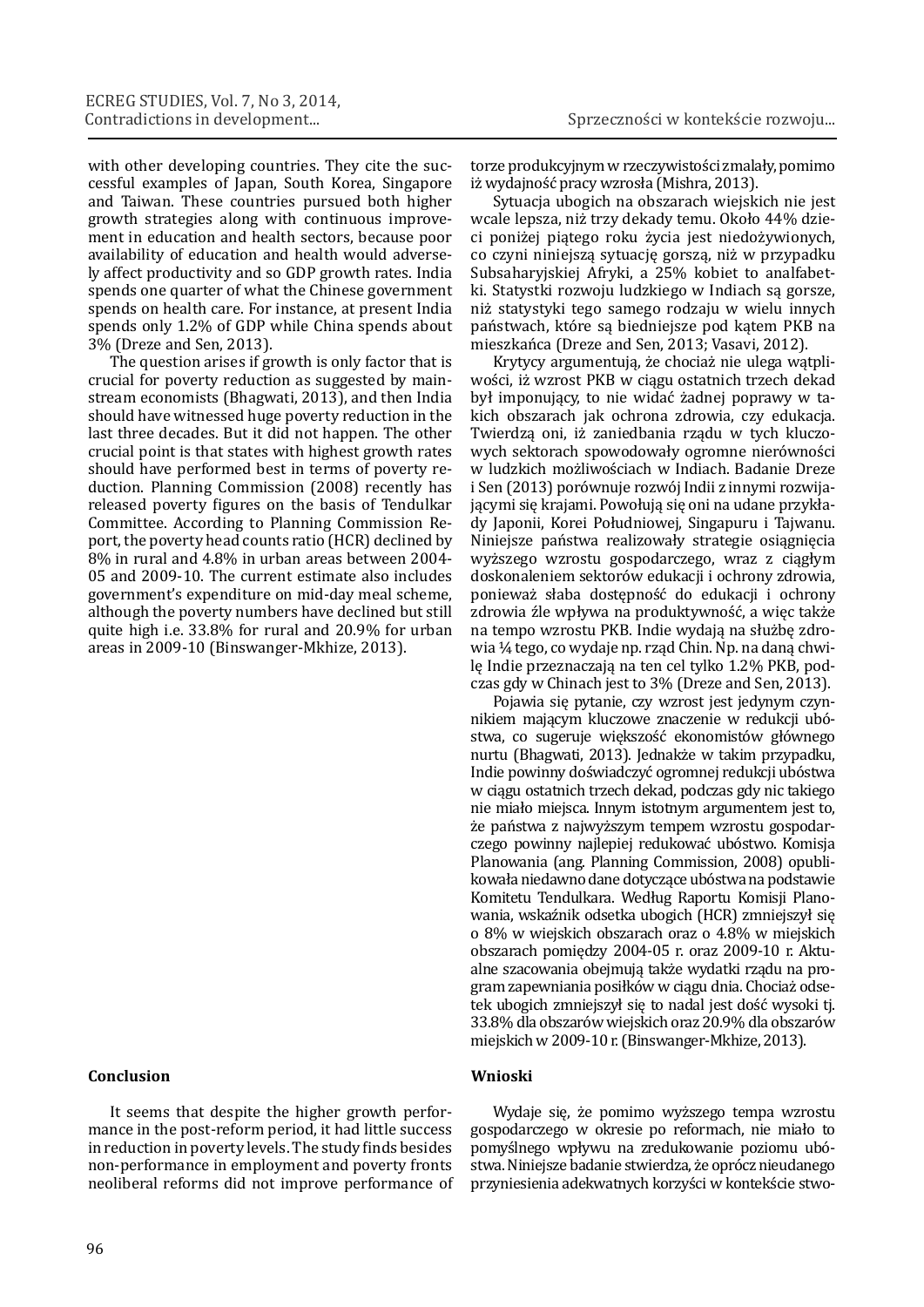the social sectors. Despite some modest improvements in education and health sector, India is still far behind in comparison to other developing countries. Dreze and Sen (2013) emphasise that a better patterns of economic development is one in which GDP growth is to an extent traded off for more rapid improvements in living conditions, especially in education and health. The study suggests that in India education and health have been neglected and this will compromise productivity and growth. This is shown by the comparison with East Asian countries (such as China, South Korea, Singapore and Taiwan) who have invested comparatively heavily in these areas.

Therefore, I think public investment in agriculture should be given priority in order to reduce poverty. The increased investment in such crucial areas would attract further private investors and as a result employment opportunities will expand. As earlier Michael Kalecki (1976) warned that slow growth in agriculture holds back industrial growth because of disproportionalities it creates both on supply and demand sides of the economy.

The study concludes that since the launching of neoliberal reforms, the interdependence between agriculture and industry has not been taken into account. Higher growth in agriculture sector would be able to raise agriculture output and also farmers' income, and would enhance domestic markets. Sustained growth is not difficult to achieve but it does not have to be based solely on mercantilists export strategy as the recent examples in East Asian countries have shown us.

rzenia nowych miejsc pracy i zredukowania ubóstwa, neoliberalny reformy nie poprawiły także efektywności sektorów społecznych. Pomimo pewnych niewielkich usprawnień w sektorze edukacji i służby zdrowia, Indie nadal są daleko w tyle w porównaniu do innych rozwijających się krajów. Dreze and Sen (2013) podkreślają, że lepszymi wzorcami gospodarczego rozwoju są takie, w których wzrost PKB jest w pewnym stopniu wymieniany na szybszą poprawę warunków życia, zwłaszcza w dziedzinie edukacji i ochrony zdrowia. Niniejsze badanie sugeruje, że w Indiach edukacja oraz ochrona zdrowia zostały zaniedbane i to zaszkodzi produktywności oraz wzrostowi gospodarczemu. Staje się to wyjątkowo wyraźne przy porównaniu z innymi państwami Wschodniej Azji (takimi jak Chiny, Korea Południowa, Singapur i Tajwan), które zainwestowały względnie dużo środków w poprawę niniejszych dziedzin.

Dlatego też uważam, iż publiczne inwestycje w rolnictwo powinny być traktowane priorytetowo w celu zredukowania ubóstwa. Zwiększenie inwestycji w tak ważnych dziedzinach przyciągnęłoby z kolei prywatnych inwestorów i w rezultacie powstałyby nowe miejsca pracy. Jak ostrzegał już wcześniej Michael Kalecki (1976): powolny wzrost w sektorze rolnictwa hamuje rozwój przemysłu, ponieważ tworzy to dysproporcje zarówno po stronie podaży, jak i popytu.

Niniejsze badanie stwierdza, że od czasu wprowadzenia neoliberalnych reform, współzależność pomiędzy rolnictwem i przemysłem nie został wzięta pod uwagę. Wyższy wzrost w sektorze rolnictwa byłby w stanie poprawić produkcję rolną oraz dochody rolników, a to poprawiłoby sytuacje na krajowych rynkach. Trwały wzrost nie jest trudny do osiągnięcia, ale nie musi się on opierać wyłącznie na merkantylistycznej strategii eksportowej, co zostało ostatnio udowodnione prze z kilka innych państw Azji Wschodniej. **References / Literatura:**

- 1. Ahluwalia, Montek S. (2011), "Prospects and Policy Challenges in the 12th Plan" *Economic and Political Weekly,* 46 (21), pp. 88-105
- 2. Ahluwalia, Montek S. (2002), "Economic Reforms in India since 1991: Has gradualism worked?" *The Journal of Economic Perspectives*, 16 (3), pp.67-88
- 3. Ash, Garton Timothy (2013), "Come on, India! Show us that freedom can outdo tyranny", *The Guardian*, 13th January*,* London.
- 4. Bagchi, A. K. (2000), "The past and the Future of the Development State", *Journal of World-Systems Research*, Vol. 2, pp. 398-442
- 5. Bhagwati J., Panagariya A. (2013), *Why Growth Matters: How Economic Growth Reduced Poverty,* New York: Public Affairs
- 6. Bhagwati J. (Ed.) (2013), *India in Transition: Freeing the Economy,* New York: Clarendon Press
- 7. Binswanger-Mkhize, Hans P. (2013), "The stunted structural transformation of the Indian economy", *Economic and Political Weekly*, June 29, pp 5-13
- 8. Brown Michael Barratt (1993), *Fair Trade*, London: Zed Books
- 9. Byres Terry (1994), "The State and Development" in Terry Byres (Edi) *The State and Development Planning in India,* Oxford: Oxford University Press
- 10. Das D.K. (2011), "Indian economy: growth performance and prospects of transitioning growth trajectory", *Journal of Asia-Paciϔic Business*, 12, pp. 171-193, Rutledge.
- 11. Deaton A., Dreze J. (2009), "Food and nutrition in India: facts and interpretations", *Economic and Political Weekly*, Vol.44, No.7, pp42-65